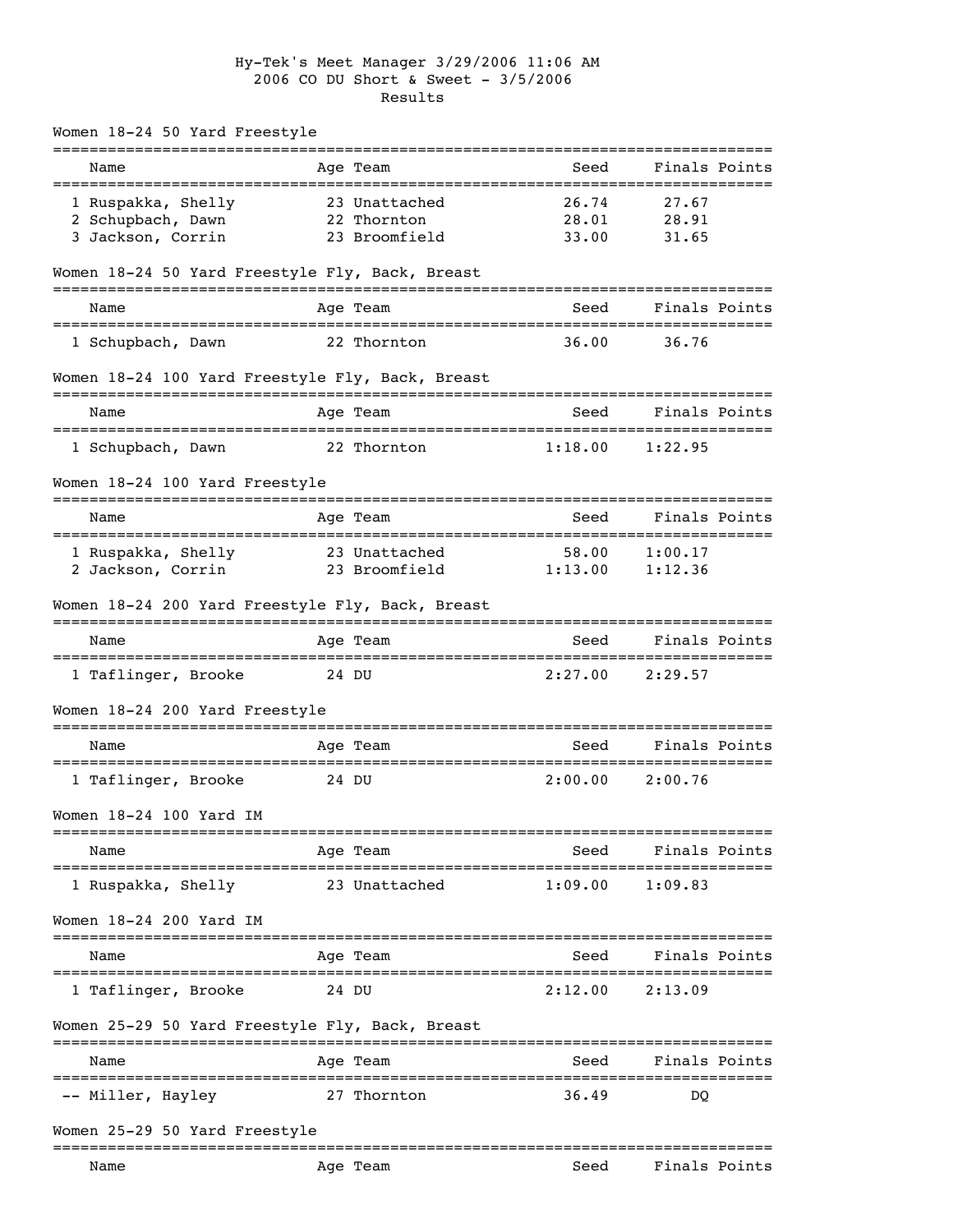| -- Miller, Hayley                                | 27 Thornton              | 30.75    | DO                                             |  |
|--------------------------------------------------|--------------------------|----------|------------------------------------------------|--|
| Women 25-29 50 Yard Freestyle Fly, Back, Breast  |                          |          |                                                |  |
| Name<br>__________________________               | Age Team<br>============ | Seed     | Finals Points<br>:============================ |  |
| 1 Burdage, Sarah                                 | 27 Broomfield            | 42.00    | 45.32                                          |  |
| -- Miller, Hayley                                | 27 Thornton              | 41.52    | DO                                             |  |
| Women 25-29 100 Yard Freestyle Fly, Back, Breast |                          |          |                                                |  |
| Name                                             | Age Team                 | Seed     | Finals Points                                  |  |
| 1 Connally, Jessica                              | 26 Csst                  | 1:19.00  | 1:16.50                                        |  |
| Women 25-29 100 Yard Freestyle                   |                          |          |                                                |  |
| Name                                             | Age Team                 | Seed     | Finals Points                                  |  |
| 1 Burdage, Sarah                                 | 27 Broomfield            | 1:12.00  | 1:13.19                                        |  |
| -- Krause, Amanda                                | 29 Longmont              | 1:30.45  | DO                                             |  |
| Women 25-29 200 Yard Freestyle                   |                          |          |                                                |  |
| Name                                             | Age Team                 | Seed     | Finals Points                                  |  |
| 1 Callallaro, Danielle                           | 27 Csst                  | 2:20.00  | 2:24.09                                        |  |
| -- Krause, Amanda                                | 29 Longmont              | 3:15.23  | DO                                             |  |
| Women 25-29 200 Yard Freestyle Fly, Back, Breast |                          |          |                                                |  |
| Name                                             | Age Team                 | Seed     | Finals Points                                  |  |
| 1 Connally, Jessica                              | 26 Csst                  | 2:55.00  | 2:47.29                                        |  |
| Women 25-29 1650 Yard Freestyle                  |                          |          |                                                |  |
| Name                                             | Age Team                 | Seed     | Finals Points                                  |  |
| 1 VanFossan, Jenna                               | ------------<br>26 DU    | 25:00.00 | _________________________<br>24:09.37          |  |
| Women 25-29 100 Yard IM                          |                          |          |                                                |  |
| Name                                             | Age Team                 | Seed     | Finals Points                                  |  |
| -------------------------<br>1 Connally, Jessica | ===========<br>26 Csst   | 1:15.00  | ----------------------------<br>1:13.79        |  |
| 2 Burdage, Sarah                                 | 27 Broomfield            | 1:25.00  | 1:24.34                                        |  |
| Women 25-29 200 Yard IM                          |                          |          |                                                |  |
| Name                                             | Age Team                 | Seed     | Finals Points                                  |  |
| 1 Callallaro, Danielle                           | 27 Csst                  | 2:37.03  | 2:41.83                                        |  |
| Women 30-34 50 Yard Freestyle Fly, Back, Breast  |                          |          |                                                |  |
| Name                                             | Age Team                 | Seed     | Finals Points                                  |  |
| 1 Barker, Heather                                | 32 Thornton              | 41.94    | 42.02                                          |  |
| -- Hart, Sheri                                   | 34 DU                    | 28.50    | DO                                             |  |
| Women 30-34 50 Yard Freestyle Fly, Back, Breast  |                          |          |                                                |  |
| Name                                             | Age Team                 | Seed     | Finals Points                                  |  |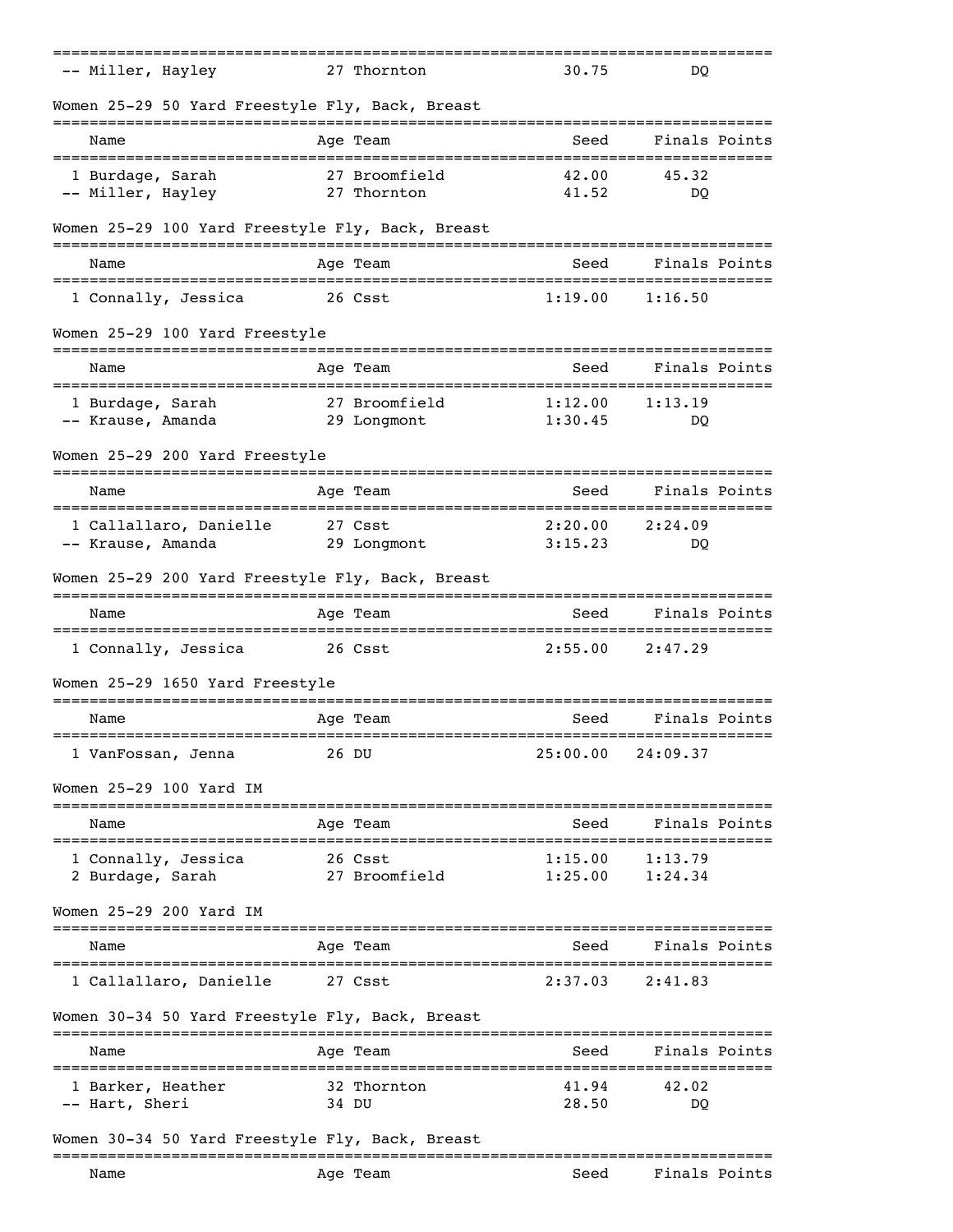| 1 Graham, Kim                                            | 34 DU                       | NΤ                                            | 30.78                                        |
|----------------------------------------------------------|-----------------------------|-----------------------------------------------|----------------------------------------------|
| Women 30-34 50 Yard Freestyle                            |                             |                                               |                                              |
| Name                                                     | Age Team                    | Seed                                          | Finals Points                                |
| 1 Hart, Sheri                                            | 34 DU                       | 25.50                                         | 25.25                                        |
| 2 Graham, Kim                                            | 34 DU                       | ΝT                                            | 28.07                                        |
| 3 Croasdell, Christy                                     | 34 Unattached               | 29.90                                         | 29.95                                        |
| Women 30-34 100 Yard Freestyle Fly, Back, Breast         |                             |                                               |                                              |
| Name                                                     | Age Team                    | Seed                                          | Finals Points                                |
| 1 Hart, Sheri                                            | 34 DU                       | 1:01.00                                       | 59.92                                        |
| Women 30-34 200 Yard Freestyle                           |                             |                                               |                                              |
| Name                                                     | Age Team                    | Seed                                          | Finals Points                                |
| 1 Croasdell, Christy                                     | 34 Unattached               | 2:35.00                                       | 2:26.15                                      |
| Women 30-34 200 Yard Freestyle Fly, Back, Breast         |                             |                                               |                                              |
| Name                                                     | Age Team                    | Seed                                          | Finals Points                                |
| 1 Barker, Heather                                        | 32 Thornton                 | NΤ                                            | 3:14.98                                      |
| Women 30-34 3300 Yard Freestyle                          |                             |                                               |                                              |
| Name                                                     | Age Team                    | Seed                                          | Finals Points                                |
| ===================================<br>1 Allen, Kathleen | 34 Unattached               | =================================<br>55:00.00 | 46:12.90                                     |
| Women 30-34 100 Yard IM                                  |                             |                                               |                                              |
| Name                                                     | Age Team<br>:========       | Seed                                          | Finals Points<br>=========================== |
| 1 Barker, Heather                                        | 32 Thornton                 | 1:26.73                                       | 1:24.71                                      |
| 2 Graham, Kim                                            | 34 DU                       | NΤ                                            | 2:30.98                                      |
| Women 30-34 200 Yard IM                                  |                             |                                               |                                              |
| Name<br>----------------                                 | Age Team<br>--------------- | Seed                                          | Finals Points<br>===============             |
| 1 Croasdell, Christy                                     | 34 Unattached               | 2:55.00                                       | 2:49.54                                      |
| Women 35-39 50 Yard Freestyle Fly, Back, Breast          |                             |                                               |                                              |
| =====================================<br>Name            | Age Team                    | ________________________________<br>Seed      | Finals Points                                |
| 1 Moen, Teri                                             | 37 DU                       | 32.33                                         | 29.11                                        |
| 2 Keaton, Heather                                        | 36 Ft. Collins              | 32.60                                         | 32.53                                        |
| 3 Riner, Betsy                                           | 39 Inverness                | 32.00                                         | 35.85                                        |
| 4 Eden, Kim                                              | 37 Ft. Collins              | 40.94                                         | 41.00                                        |
| Women 35-39 50 Yard Freestyle                            | ==========                  |                                               |                                              |
| Name                                                     | Age Team                    | Seed                                          | Finals Points                                |
| 1 Riner, Betsy                                           | 39 Inverness                | 28.50                                         | 26.96                                        |
| 2 Eden, Kim                                              | 37 Ft. Collins              | 29.00                                         | 28.07                                        |
| 3 Keaton, Heather                                        | 36 Ft. Collins              | 29.20                                         | 29.26                                        |

4 Crino, Heide 39 Inverness 30.10 30.55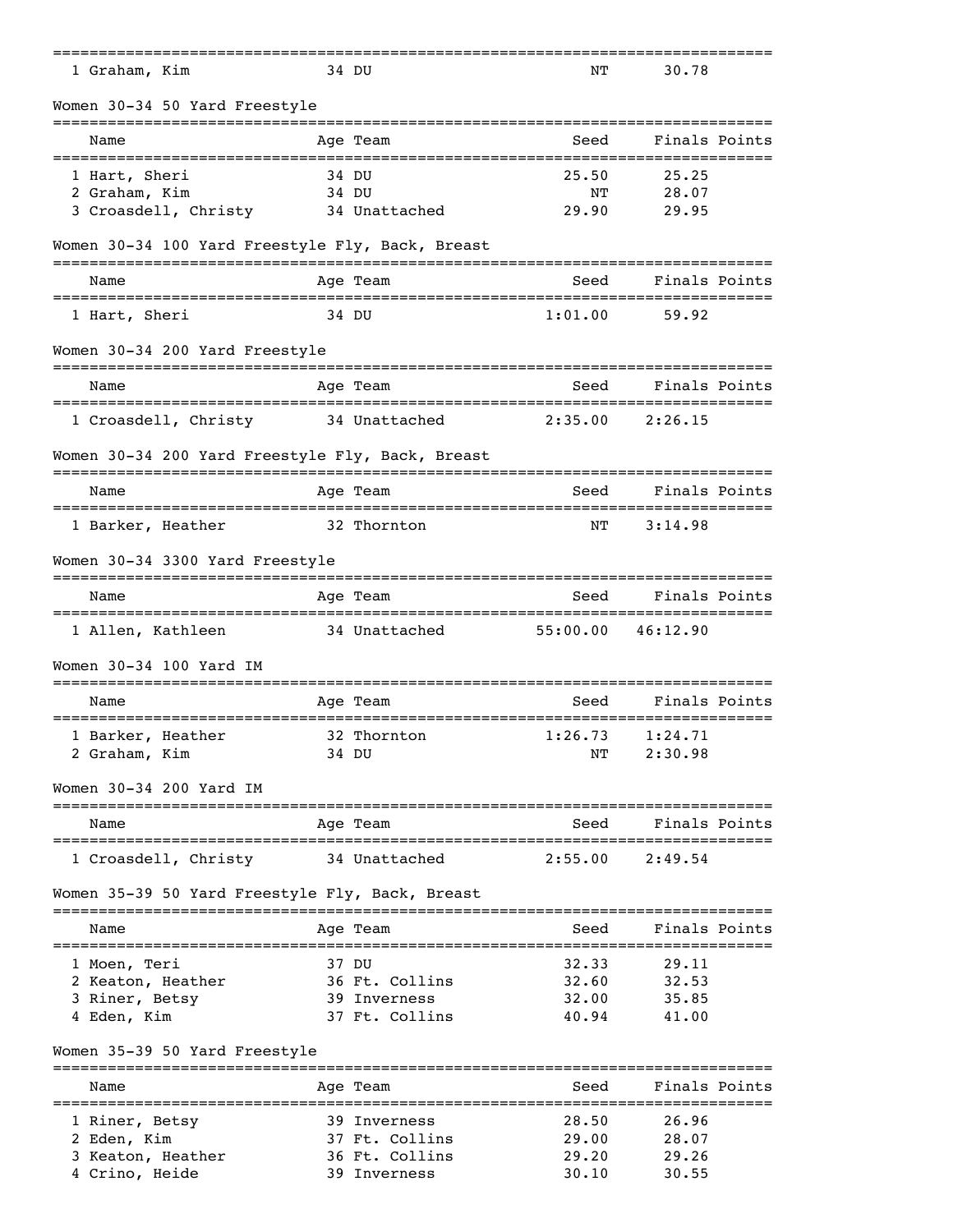| Women 35-39 100 Yard Freestyle                        |                                 |                     |                     |
|-------------------------------------------------------|---------------------------------|---------------------|---------------------|
| Name                                                  | Age Team                        | Seed                | Finals Points       |
| ===================================<br>1 Riner, Betsy | 39 Inverness                    | 1:05.50             | 1:02.31             |
| 2 Eden, Kim                                           | 37 Ft. Collins                  | $1:02.00$ $1:03.67$ |                     |
| 3 Keaton, Heather                                     | 36 Ft. Collins                  | 1:04.80             | 1:04.70             |
| Women 35-39 100 Yard Freestyle Fly, Back, Breast      |                                 |                     |                     |
| Name                                                  | Age Team                        | Seed                | Finals Points       |
| 1 Moen, Teri                                          | 37 DU                           | 1:05.00             | 1:04.28             |
| 2 Friedlander, Rebecca 39 DU                          |                                 |                     | $1:09.03$ $1:10.75$ |
| 3 Crino, Heide                                        | 39 Inverness                    | 1:29.00             | 1:31.17             |
| Women 35-39 500 Yard Freestyle                        |                                 |                     |                     |
| Name<br>==================================            | Age Team                        | Seed                | Finals Points       |
| 1 Moen, Teri                                          | 37 DU                           | 5:40.00             | 5:46.18             |
| Women 35-39 1650 Yard Freestyle                       |                                 |                     |                     |
| Name                                                  | Age Team                        | Seed                | Finals Points       |
| 1 Eden, Kim                                           | 37 Ft. Collins                  | NΤ                  | 21:22.59            |
| 2 Friedlander, Rebecca                                | 39 DU                           |                     | 22:00.00 21:29.43   |
| 3 Keaton, Heather                                     | 36 Ft. Collins                  | NT                  | 22:22.13            |
| 4 Kennedy, Elizabeth                                  | 39 Inverness                    | 40:00.00            | 29:33.26            |
| Women 35-39 100 Yard IM                               |                                 |                     |                     |
| Name                                                  | Age Team                        | Seed                | Finals Points       |
| 1 Friedlander, Rebecca                                | 39 DU                           | 1:17.45             | 1:15.75             |
| 2 Crino, Heide                                        | 39 Inverness                    | 1:18.00             | 1:18.91             |
| Women 40-44 50 Yard Freestyle Fly, Back, Breast       | ====================            |                     |                     |
| Name                                                  | Age Team                        | Seed                | Finals Points       |
| ==============================<br>1 Kohagen, Shelley  | 41 Evergreen                    | ============<br>NΤ  | 34.97               |
| Women 40-44 50 Yard Freestyle                         |                                 |                     |                     |
| Name                                                  | ------<br>Age Team              | Seed                | Finals Points       |
| 1 Kohagen, Shelley                                    | ---------------<br>41 Evergreen | NΤ                  | 32.86               |
| Women 40-44 50 Yard Freestyle Fly, Back, Breast       |                                 |                     |                     |
| Name                                                  | Age Team                        | Seed                | Finals Points       |
| 1 Sauls, Catherine                                    | 41 Thornton                     | 36.00               | 40.02               |
| Women 40-44 100 Yard Freestyle Fly, Back, Breast      |                                 |                     |                     |
| Name                                                  | Age Team                        | Seed                | Finals Points       |
| 1 Hagadorn, Heather                                   | 41 DU                           | 1:12.00             | 1:13.60             |
| 2 Campbell, Ellen                                     | 42 Inverness                    | 1:15.80             | 1:18.23             |
| 3 Sauls, Catherine                                    | 41 Thornton                     | 1:26.00             | 1:27.26             |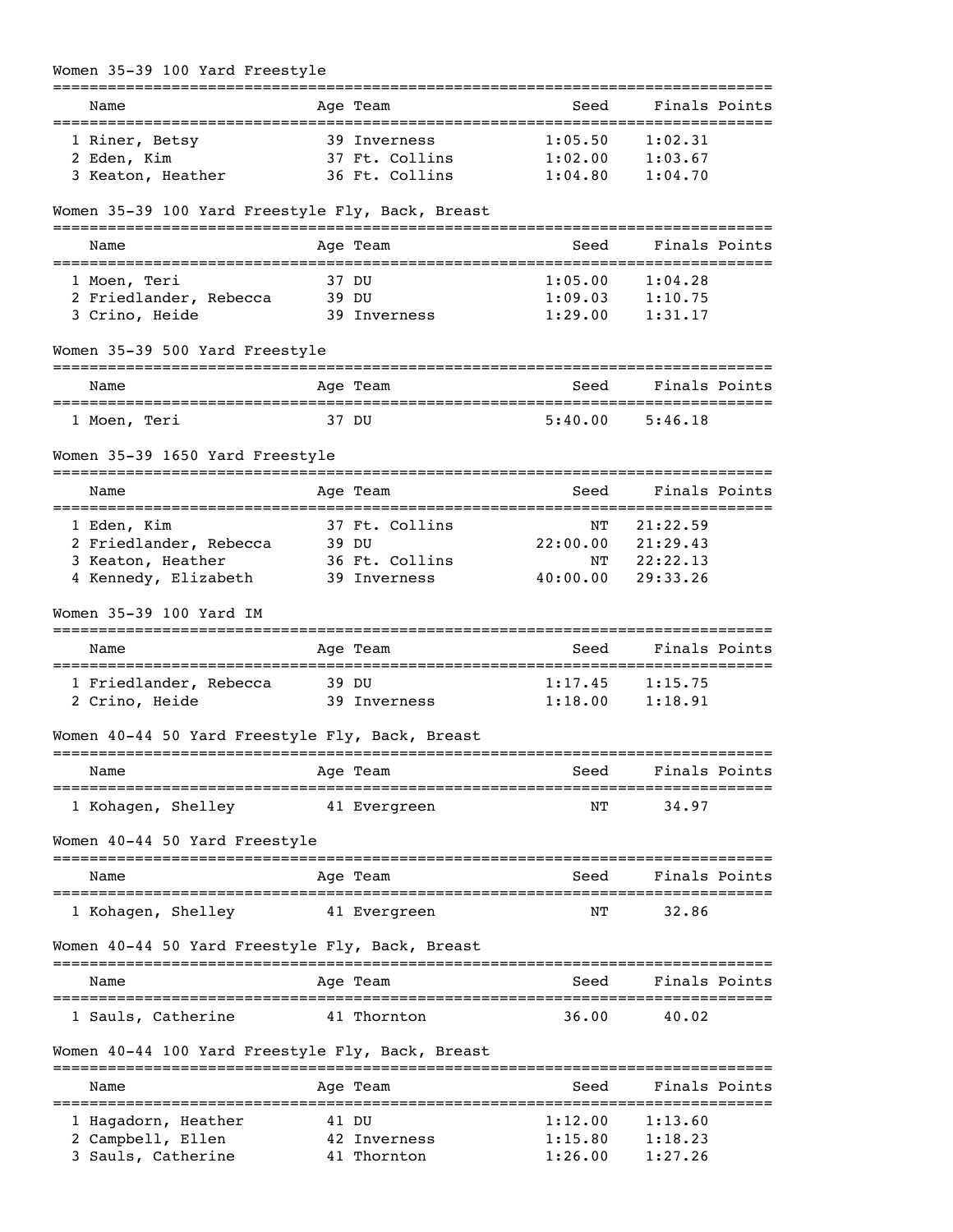| Name                                                                   |       | Age Team                                                           | Seed                  | Finals Points      |  |
|------------------------------------------------------------------------|-------|--------------------------------------------------------------------|-----------------------|--------------------|--|
| 1 Campbell, Ellen                                                      |       | 42 Inverness                                                       | 2:50.70               | 2:51.11            |  |
| Women 40-44 200 Yard Freestyle                                         |       |                                                                    |                       |                    |  |
| Name                                                                   |       | Age Team                                                           | Seed                  | Finals Points      |  |
| 1 Hagadorn, Heather                                                    |       | 41 DU                                                              | 2:06.00               | 2:06.97            |  |
| -- Kauffman, Barbara                                                   |       | 44 Thornton                                                        | 2:35.00               | DO                 |  |
| Women 40-44 1650 Yard Freestyle                                        |       |                                                                    |                       |                    |  |
| Name                                                                   |       | Age Team                                                           | Seed                  | Finals Points      |  |
| 1 Hagadorn, Heather                                                    | 41 DU |                                                                    | 20:00.00              | 20:00.07           |  |
| 2 Derr, Kirsten                                                        | 41 DU |                                                                    | 24:00.00              | 23:39.91           |  |
| 3 Kauffman, Barbara                                                    |       | 44 Thornton                                                        | 32:00.00              | 25:45.91           |  |
| 4 Caldwell, Alicia                                                     |       | 44 DU                                                              | 29:20.00              | 29:09.45           |  |
| Women $40-44$ 100 Yard IM                                              |       |                                                                    | ===================== |                    |  |
| Name                                                                   |       | Age Team                                                           | Seed                  | Finals Points      |  |
| 1 Campbell, Ellen                                                      |       | 42 Inverness                                                       | 1:13.00               | 1:10.09            |  |
| 2 Hagadorn, Heather                                                    |       | 41 DU                                                              | 1:10.00               | 1:13.02            |  |
| 3 Kohagen, Shelley                                                     |       | 41 Evergreen                                                       | NΤ                    | 1:22.81            |  |
|                                                                        |       |                                                                    |                       |                    |  |
| Women 45-49 50 Yard Freestyle Fly, Back, Breast                        |       |                                                                    |                       |                    |  |
| Name                                                                   |       | Age Team                                                           | Seed                  | Finals Points      |  |
| 1 Garnier, Kathy 5 45 Inverness                                        |       |                                                                    | 33.00                 | 33.82              |  |
| 2 Fletcher, Lynne 45 Inverness                                         |       |                                                                    | 39.00                 | 40.40              |  |
| Women 45-49 100 Yard Freestyle                                         |       |                                                                    |                       |                    |  |
| Name                                                                   |       | Age Team                                                           |                       | Seed Finals Points |  |
| 1 Nelson, Judy                                                         |       | 45 Highlands Ranch                                                 | 59.00                 | 59.63              |  |
| Women 45-49 100 Yard Freestyle Fly, Back, Breast                       |       |                                                                    |                       |                    |  |
| Name                                                                   |       | Age Team                                                           |                       | Seed Finals Points |  |
|                                                                        |       |                                                                    |                       |                    |  |
| 1 Nelson, Judy<br>2 Chidester, Victoria 49 Wheat Ridge 1:23.00 1:20.58 |       | 45 Highlands Ranch 1:08.00 1:09.26                                 |                       |                    |  |
| Women 45-49 200 Yard Freestyle                                         |       |                                                                    |                       |                    |  |
| Name                                                                   |       | Age Team                                                           | Seed                  | Finals Points      |  |
|                                                                        |       |                                                                    |                       |                    |  |
| 1 Garnier, Kathy<br>2 Nelson, Judy                                     |       | 45 Inverness 2:10.00 2:08.01<br>45 Highlands Ranch 2:09.00 2:11.06 |                       |                    |  |
| Women 45-49 200 Yard Freestyle Fly, Back, Breast                       |       |                                                                    |                       |                    |  |
| Name                                                                   |       | Age Team                                                           |                       | Seed Finals Points |  |

===============================================================================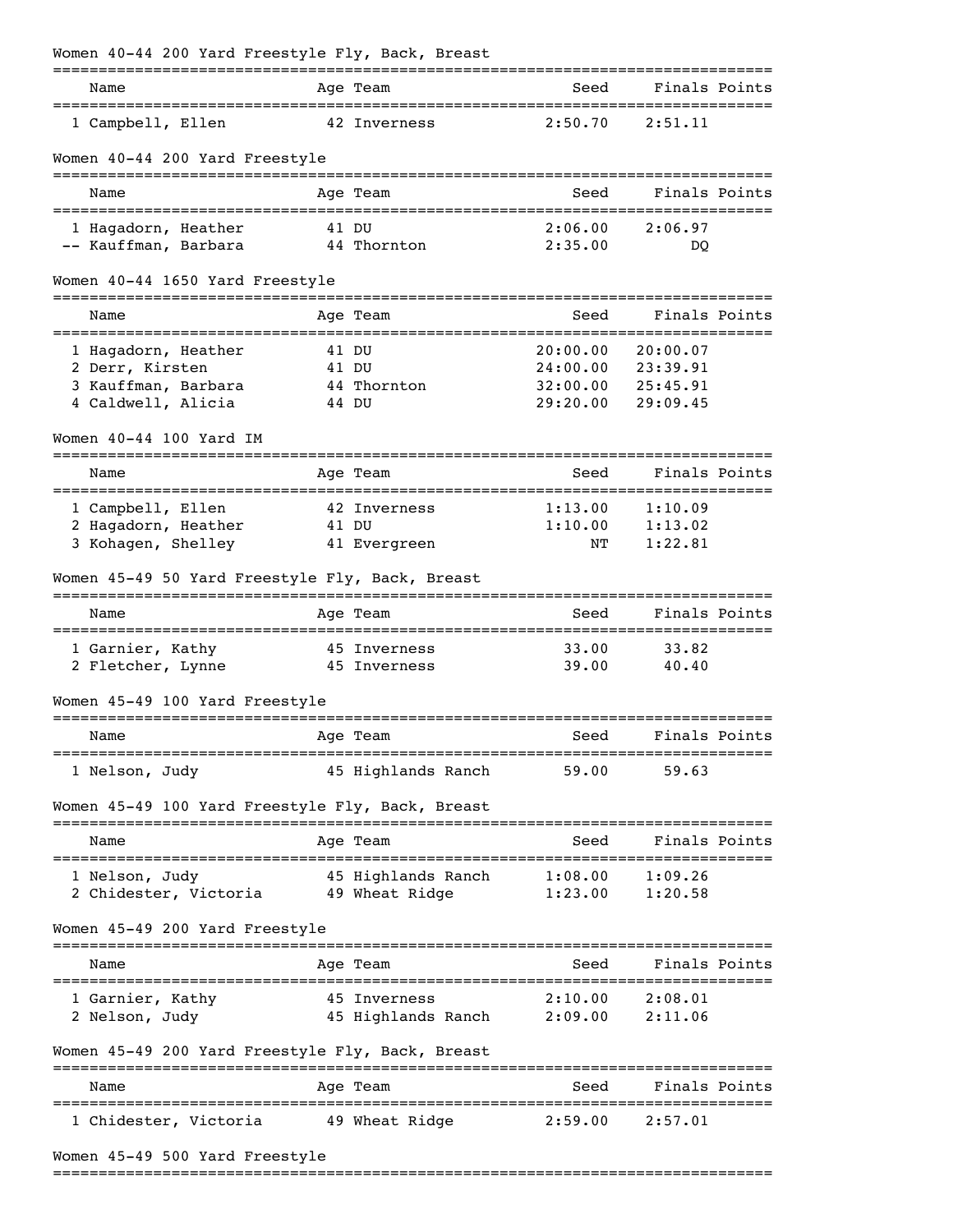| Name                                                           |            | Age Team                                       | Seed                          | Finals Points                 |               |
|----------------------------------------------------------------|------------|------------------------------------------------|-------------------------------|-------------------------------|---------------|
| 1 Garnier, Kathy<br>2 Chidester, Victoria<br>3 Fletcher, Lynne |            | 45 Inverness<br>49 Wheat Ridge<br>45 Inverness | 5:59.00<br>6:55.00<br>7:39.00 | 5:55.31<br>7:10.76<br>7:30.56 |               |
| Women 45-49 1650 Yard Freestyle                                |            |                                                |                               |                               |               |
| Name                                                           |            | Age Team                                       | Seed                          |                               | Finals Points |
| 1 Nelson, Judy<br>2 Maleike, Corinna                           |            | 45 Highlands Ranch<br>45 Thornton              | 19:45.00<br>NΤ                | 19:37.81<br>22:58.97          |               |
| Women 45-49 100 Yard IM                                        |            |                                                |                               |                               |               |
| Name                                                           |            | Age Team                                       | Seed                          | Finals Points                 |               |
| 1 Fletcher, Lynne                                              |            | 45 Inverness                                   | 1:23.00                       | 1:20.48                       |               |
| Women 50-54 50 Yard Freestyle Fly, Back, Breast                |            |                                                |                               |                               |               |
| Name                                                           |            | Age Team                                       | Seed                          | =================             | Finals Points |
| 1 Slover, Carrie                                               | =========  | 53 Pueblo                                      | 36.14                         | 35.85                         |               |
| 2 Pyle, Rebecca                                                |            | 50 South Sub                                   | 40.00                         | 40.35                         |               |
| 3 Slavec, Deborah                                              |            | 52 Highlands Ranch                             | 43.00                         | 47.43                         |               |
| Women 50-54 50 Yard Freestyle                                  |            |                                                |                               |                               |               |
| Name                                                           |            | Age Team                                       | Seed                          | Finals Points                 |               |
| 1 Slavec, Deborah                                              |            | 52 Highlands Ranch                             | 32.00                         | 32.24                         |               |
| Women 50-54 100 Yard Freestyle                                 |            |                                                |                               |                               |               |
| Name                                                           |            | Age Team                                       | Seed                          | Finals Points                 |               |
| 1 Swan, Laurie                                                 |            | 52 Highlands Ranch                             | 1:16.00                       | 1:19.48                       |               |
| Women 50-54 100 Yard Freestyle Fly, Back, Breast               |            |                                                |                               |                               |               |
| Name                                                           |            | Age Team                                       | Seed                          | Finals Points                 |               |
| ==================================<br>1 Slover, Carrie         |            | <br>53 Pueblo                                  | 1:18.91                       | ----------<br>1:16.73         |               |
| Women 50-54 200 Yard Freestyle                                 |            |                                                |                               |                               |               |
| Name                                                           |            | Age Team                                       | Seed                          | Finals Points                 |               |
| 1 Pyle, Rebecca                                                |            | 50 South Sub                                   | 2:30.00                       | 2:29.21                       |               |
| 2 Laney, Judith                                                |            | 53 DU                                          | 2:35.00                       | 2:34.15                       |               |
| 3 Swan, Laurie                                                 |            | 52 Highlands Ranch                             | 2:49.00                       | 2:48.29                       |               |
| Women 50-54 200 Yard Freestyle Fly, Back, Breast               |            |                                                |                               |                               |               |
| Name                                                           |            | Age Team                                       | Seed                          | Finals Points                 |               |
| 1 Slover, Carrie<br>2 Pyle, Rebecca                            |            | 53 Pueblo<br>50 South Sub                      | 2:47.20<br>3:03.00            | 2:51.05<br>3:04.87            |               |
|                                                                |            |                                                |                               |                               |               |
| Women 50-54 500 Yard Freestyle                                 |            |                                                |                               |                               |               |
| Name                                                           | ---------- | Age Team                                       | Seed                          | Finals Points                 |               |
| 1 Laney, Judith                                                |            | 53 DU                                          | 6:45.00                       | 6:47.87                       |               |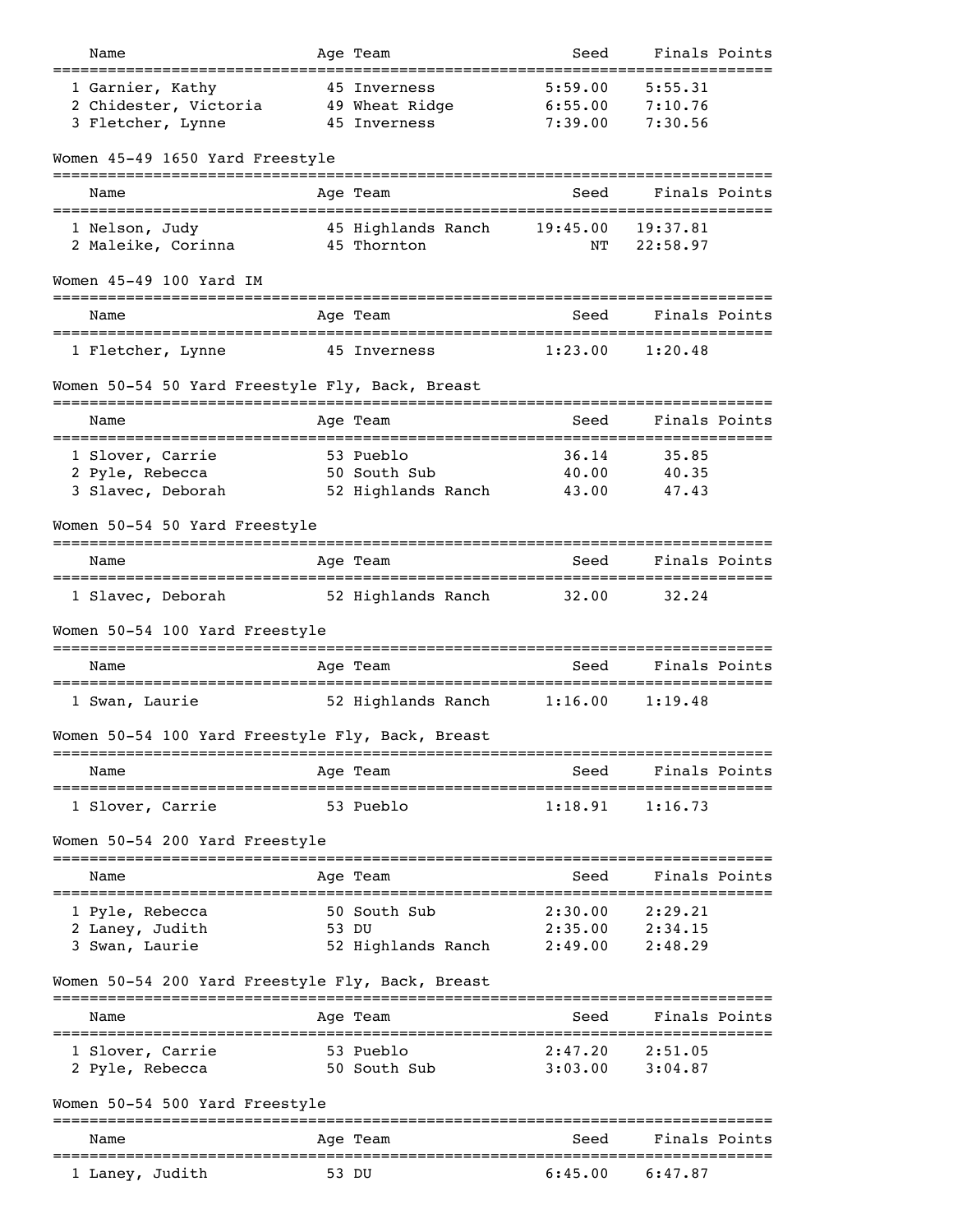| Women 50-54 1650 Yard Freestyle                     |                           |                                            |                                |
|-----------------------------------------------------|---------------------------|--------------------------------------------|--------------------------------|
| Name                                                | Age Team                  | Seed                                       | Finals Points                  |
| 1 Laney, Judith<br>2 Slover, Carrie                 | 53 DU<br>53 Pueblo        | $22:45.00$ $23:19.03$<br>23:58.18 23:27.54 |                                |
| Women 50-54 100 Yard IM                             |                           |                                            |                                |
| Name                                                | Age Team                  | Seed                                       | Finals Points                  |
| 1 Laney, Judith                                     | 53 DU                     |                                            | $1:30.00$ $1:29.91$            |
| Women 50-54 200 Yard IM                             |                           |                                            |                                |
| Name                                                | Age Team                  | Seed                                       | Finals Points                  |
| -- Swan, Laurie                                     | 52 Highlands Ranch        | 3:14.00                                    | DO                             |
| Women 55-59 100 Yard Freestyle Fly, Back, Breast    |                           |                                            |                                |
| Name                                                | Age Team                  | Seed                                       | Finals Points                  |
| 1 Hashimoto, Christine 58 Inverness 1:30.00         |                           |                                            | 1:34.84                        |
| Women 55-59 100 Yard Freestyle                      |                           |                                            |                                |
| Name                                                | Age Team                  |                                            | Seed Finals Points             |
| 1 Hashimoto, Christine 58 Inverness 1:21.00 1:22.47 |                           |                                            |                                |
| Women 55-59 100 Yard IM                             |                           |                                            |                                |
| Name                                                | Age Team                  | Seed                                       | Finals Points                  |
| 1 Hashimoto, Christine 58 Inverness 1:31.00 1:34.41 |                           |                                            |                                |
| Women 60-64 50 Yard Freestyle Fly, Back, Breast     |                           |                                            |                                |
| Name                                                | Age Team                  |                                            | Seed Finals Points             |
| 1 Anziano, Marcia                                   | 60 DU                     | 50.33                                      | 51.08                          |
| Women 60-64 100 Yard Freestyle Fly, Back, Breast    |                           |                                            |                                |
| Name                                                | Age Team                  | Seed                                       | Finals Points                  |
| 1 Dyck, Grace                                       | 64 Snow Mountain 1:50.00  |                                            | 1:50.81                        |
| Women 60-64 200 Yard Freestyle                      |                           |                                            |                                |
| Name                                                | Age Team                  | Seed                                       | Finals Points                  |
| 1 Anziano, Marcia<br>2 Dyck, Grace                  | 60 DU<br>64 Snow Mountain | 2:49.30                                    | 2:56.28<br>$3:25.00$ $3:18.63$ |
| Women 60-64 500 Yard Freestyle                      |                           |                                            |                                |
| Name                                                | Age Team                  |                                            | Seed Finals Points             |
| 1 Anziano, Marcia                                   | 60 DU                     |                                            | $7:48.23$ $7:40.41$            |
| Women 60-64 1650 Yard Freestyle                     |                           |                                            |                                |

===============================================================================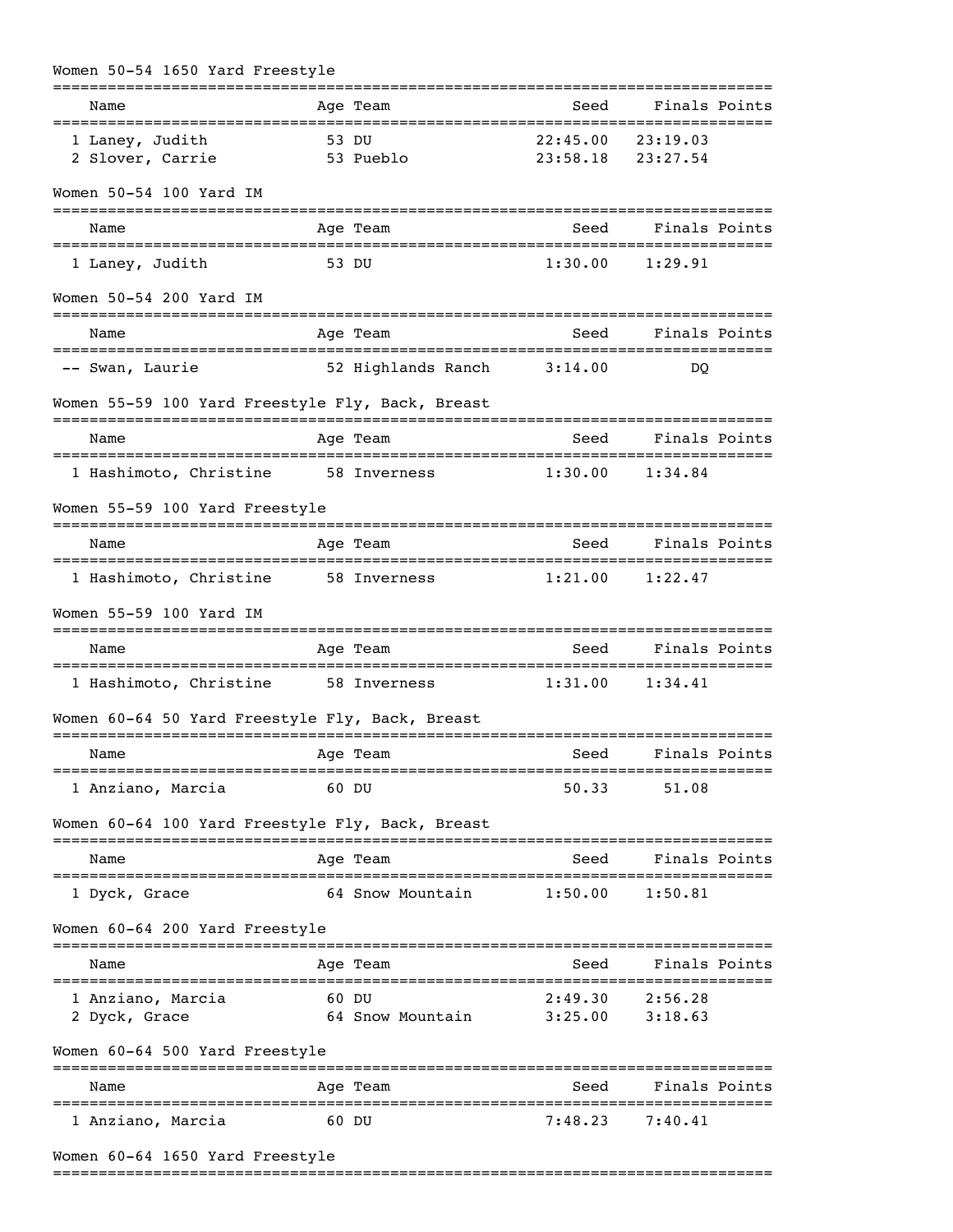| Name                                                   | Age Team                              | Seed                                       | Finals Points              |               |
|--------------------------------------------------------|---------------------------------------|--------------------------------------------|----------------------------|---------------|
| 1 Anziano, Marcia<br>2 Dyck, Grace<br>-- Wise, Louise  | 60 DU<br>64 Snow Mountain<br>63 Dawgs | 26:23.30<br>30:30.00<br>NΤ                 | 26:33.62<br>30:35.47<br>DQ |               |
| Women 70-74 100 Yard Freestyle Fly, Back, Breast       |                                       |                                            |                            |               |
| Name                                                   | Age Team                              | Seed                                       |                            | Finals Points |
| 1 Hertzberg, Ruth                                      | 73 Summit                             | 2:45.00                                    | 3:04.37                    |               |
| Women 70-74 500 Yard Freestyle                         |                                       |                                            |                            |               |
| Name                                                   | Age Team                              | Seed                                       | Finals Points              |               |
| 1 Hertzberg, Ruth                                      | 73 Summit                             | 10:15.00                                   | 11:00.73                   |               |
| Women 70-74 100 Yard IM                                |                                       |                                            |                            |               |
| Name                                                   | Age Team                              | ======================<br>Seed             | ------------------         | Finals Points |
| ===================<br>1 Hertzberg, Ruth               | 73 Summit                             | :==============================<br>2:15.00 | 2:34.82                    |               |
| Men 18-24 50 Yard Freestyle                            |                                       |                                            |                            |               |
| Name                                                   | Age Team                              | Seed                                       |                            | Finals Points |
| 1 Ko, Scott                                            | 22 Lafayette                          | 24.00                                      | 23.90                      |               |
| Men 18-24 200 Yard Freestyle Fly, Back, Breast         |                                       |                                            |                            |               |
| Name                                                   | Age Team                              | Seed                                       | Finals Points              |               |
| 1 Ko, Scott                                            | 22 Lafayette                          | 2:20.00                                    | 2:20.55                    |               |
| Men 18-24 200 Yard Freestyle                           |                                       |                                            |                            |               |
| Name                                                   | Age Team                              | Seed                                       |                            | Finals Points |
| 1 Ko, Scott                                            | 22 Lafayette                          | 2:00.00                                    | 2:02.87                    |               |
| Men 25-29 50 Yard Freestyle Fly, Back, Breast          |                                       |                                            |                            |               |
| Name                                                   | Age Team                              | Seed                                       |                            | Finals Points |
| -- Johnson, Brett                                      | 26 DU                                 | 29.50                                      | DO                         |               |
| Men 25-29 100 Yard Freestyle                           |                                       |                                            |                            |               |
| Name                                                   | Age Team                              | Seed                                       |                            | Finals Points |
| -- Johnson, Brett                                      | 26 DU                                 | 57.00                                      | DO                         |               |
| Men 25-29 200 Yard Freestyle                           |                                       |                                            |                            |               |
| Name                                                   | Age Team                              | Seed                                       | Finals Points              |               |
| =================================<br>-- Johnson, Brett | :======================<br>26 DU      | 2:12.00                                    | =================<br>DO    |               |
| Men 30-34 50 Yard Freestyle Fly, Back, Breast          |                                       |                                            |                            |               |
| ======================================<br>Name         | =============<br>Age Team             | Seed                                       |                            | Finals Points |
| ---------------------<br>1 Hughes, David               | 31 Unattached                         | 24.90                                      | 25.85                      |               |
|                                                        |                                       |                                            |                            |               |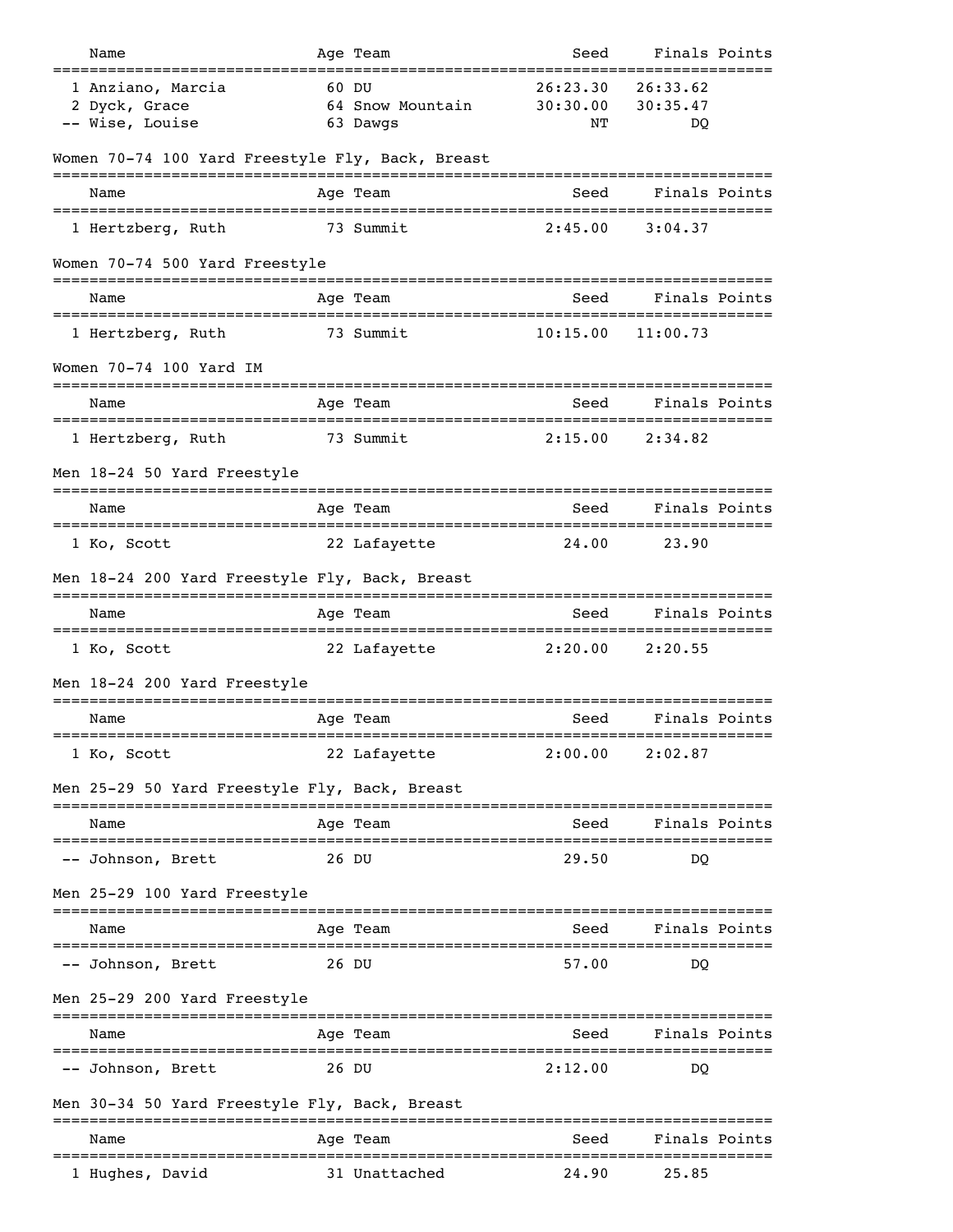| Men 30-34 50 Yard Freestyle                                                        |              |                              |                   |                        |  |
|------------------------------------------------------------------------------------|--------------|------------------------------|-------------------|------------------------|--|
| Name                                                                               |              | Age Team                     | =========<br>Seed | Finals Points          |  |
| 1 Foster, 326a-0458n<br>2 Hughes, David                                            |              | 30 Thornton<br>31 Unattached | 23.44<br>23.90    | 24.88<br>24.97         |  |
| Men 30-34 50 Yard Freestyle Fly, Back, Breast                                      |              |                              |                   |                        |  |
| Name                                                                               |              | Age Team                     | Seed              | Finals Points          |  |
| 1 Hughes, David                                                                    |              | 31 Unattached                | 24.90             | 25.05                  |  |
| 2 Foster, 326a-0458n                                                               |              | 30 Thornton                  | 30.19             | 32.36                  |  |
| -- Landin, Todd                                                                    |              | 30 Boulder                   | 28.40             | DO                     |  |
| Men 30-34 100 Yard Freestyle                                                       |              |                              |                   |                        |  |
| Name                                                                               |              | Age Team                     | Seed              | Finals Points          |  |
| 1 Foster, 326a-0458n                                                               |              | 30 Thornton                  | 53.56             | 57.76                  |  |
| Men 30-34 100 Yard Freestyle Fly, Back, Breast                                     | ==========   |                              | ========          |                        |  |
| Name                                                                               |              | Age Team                     | Seed              | Finals Points          |  |
| 1 Valks, Victor                                                                    |              | 31 Aurora                    | 1:03.30           | 1:09.65                |  |
| -- Landin, Todd                                                                    |              | 30 Boulder                   | 1:12.84           | DO                     |  |
| Men 30-34 200 Yard Freestyle Fly, Back, Breast<br>________________________________ |              |                              |                   |                        |  |
| Name                                                                               |              | Age Team                     | Seed              | Finals Points          |  |
| 1 Valks, Victor                                                                    |              | 31 Aurora                    | 2:26.42           | 2:29.41                |  |
| Men 30-34 100 Yard IM                                                              |              |                              |                   |                        |  |
| Name<br>====================================                                       |              | Age Team                     | Seed              | Finals Points          |  |
| -- Landin, Todd                                                                    |              | 30 Boulder                   | 1:07.14           | DO                     |  |
| Men 30-34 200 Yard IM                                                              |              |                              |                   |                        |  |
| Name                                                                               |              | Age Team                     | Seed              | Finals Points          |  |
| 1 Valks, Victor                                                                    |              | 31 Aurora                    | 2:26.98           | 2:32.11                |  |
| Men 35-39 50 Yard Freestyle                                                        |              | -------                      |                   |                        |  |
| Name                                                                               | ------------ | Age Team                     | Seed              | Finals Points          |  |
| 1 Sheldon, Paul                                                                    |              | 35 Unattached                | 24.48             | :============<br>24.09 |  |
| 2 Amos, Will                                                                       |              | 38 Broomfield                | 27.06             | 27.20                  |  |
| 3 Harsh, Shad                                                                      |              | 35 Inverness                 | ΝT                | 27.25                  |  |
| 4 Ochoa, Luther                                                                    |              | 36 Thornton                  | 26.00             | 28.00                  |  |
| Men 35-39 50 Yard Freestyle Fly, Back, Breast                                      |              |                              |                   |                        |  |
| Name                                                                               |              | Age Team                     | Seed              | Finals Points          |  |
| 1 Harsh, Shad                                                                      |              | 35 Inverness                 | NΤ                | 33.41                  |  |
| 2 Ochoa, Luther                                                                    |              | 36 Thornton                  | 35.00             | 36.82                  |  |

## Men 35-39 100 Yard Freestyle Fly, Back, Breast

===============================================================================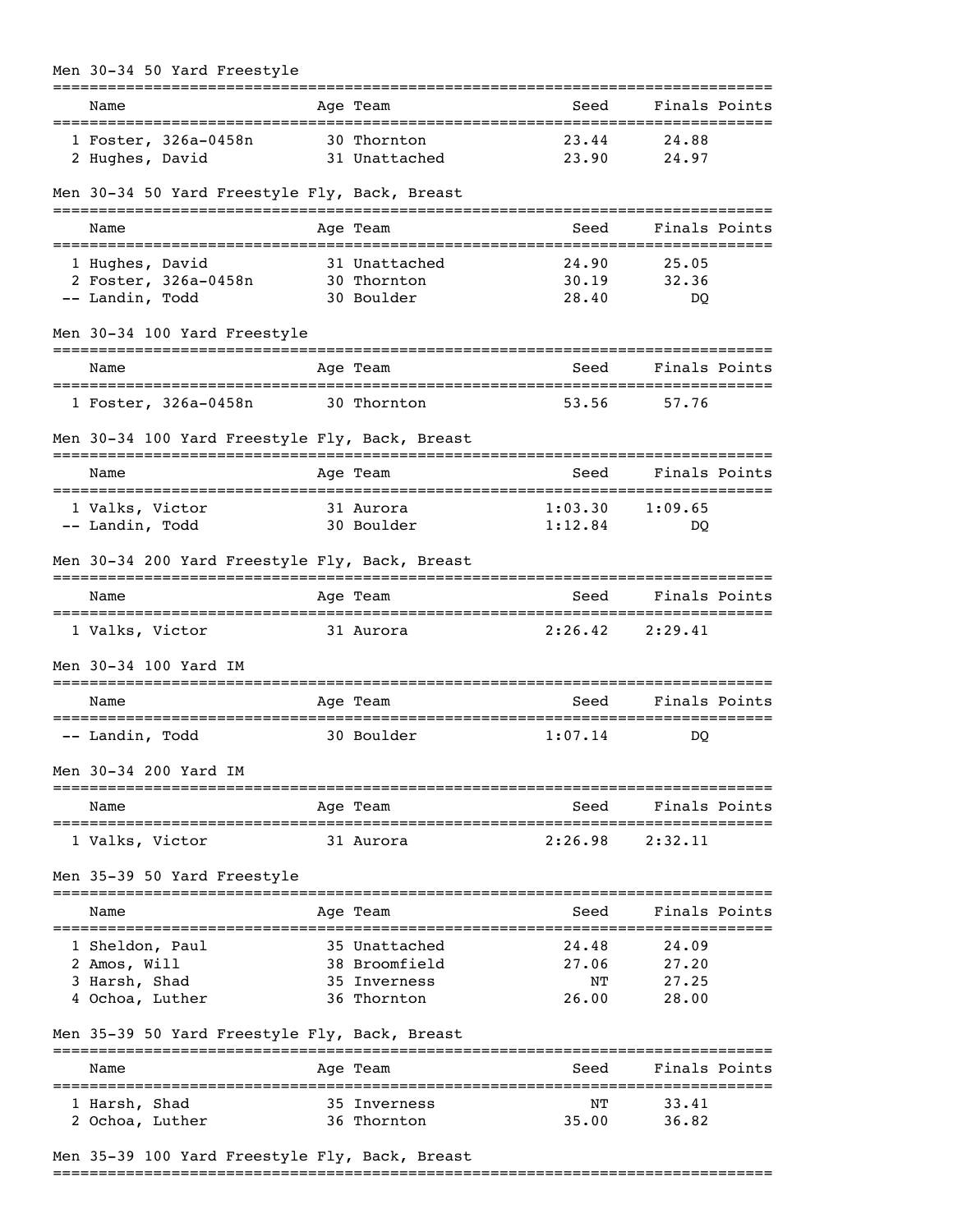| Name                                                  |            | Age Team                                   | Seed                    | Finals Points                    |  |
|-------------------------------------------------------|------------|--------------------------------------------|-------------------------|----------------------------------|--|
| 1 Amos, Will                                          |            | 38 Broomfield                              | 1:25.00                 | 1:17.08                          |  |
| Men 35-39 100 Yard Freestyle                          |            |                                            |                         |                                  |  |
| Name                                                  |            | Age Team                                   | Seed                    | Finals Points                    |  |
| 1 Sheldon, Paul<br>2 Harsh, Shad                      |            | 35 Unattached<br>35 Inverness              | 53.26<br>ΝT             | 53.22<br>59.90                   |  |
| Men 35-39 200 Yard Freestyle Fly, Back, Breast        |            |                                            |                         |                                  |  |
| Name                                                  |            | Age Team                                   | Seed                    | Finals Points                    |  |
| 1 Pryor, Keith<br>2 Amos, Will                        |            | 35 Squid<br>38 Broomfield                  | 2:31.00<br>2:44.96      | 2:41.34<br>2:48.35               |  |
| Men 35-39 200 Yard Freestyle                          |            |                                            |                         |                                  |  |
| Name                                                  |            | Age Team                                   | Seed                    | Finals Points                    |  |
| 1 Pryor, Keith                                        |            | 35 Squid                                   | 2:15.00                 | 2:15.00                          |  |
| Men 35-39 500 Yard Freestyle                          |            |                                            |                         |                                  |  |
| Name                                                  |            | Age Team                                   | Seed                    | Finals Points                    |  |
| 1 Amos, Will                                          |            | 38 Broomfield                              | 6:31.44                 | 6:42.76                          |  |
| Men 35-39 1650 Yard Freestyle                         |            |                                            |                         |                                  |  |
| Name                                                  |            | Age Team                                   | Seed                    | Finals Points                    |  |
| 1 Hoftiezer, Scott                                    |            | 35 Unattached                              | 23:21.00                | ====================<br>21:11.13 |  |
| Men 35-39 200 Yard IM                                 |            |                                            |                         |                                  |  |
| Name                                                  |            | Age Team                                   | Seed                    | Finals Points                    |  |
| 1 Pryor, Keith                                        |            | 35 Squid                                   | 2:25.50                 | 2:30.77                          |  |
| Men 40-44 50 Yard Freestyle Fly, Back, Breast         |            |                                            |                         |                                  |  |
| Name                                                  |            | Age Team                                   | Seed                    | Finals Points                    |  |
| 1 Cox, Randy<br>2 Brostuen, David<br>3 Miller, George | ---------- | 43 Boulder<br>41 Unattached<br>40 Thornton | 25.70<br>30.00<br>31.50 | .<br>26.78<br>29.33<br>31.94     |  |
| Men 40-44 50 Yard Freestyle                           |            |                                            |                         |                                  |  |
| Name                                                  |            | Age Team                                   | Seed                    | Finals Points                    |  |
| 1 Reifel, Ric                                         |            | 40 Inverness                               | 29.00                   | 27.24                            |  |
| Men 40-44 50 Yard Freestyle Fly, Back, Breast         |            |                                            |                         |                                  |  |
| Name                                                  |            | ======<br>Age Team                         | Seed                    | Finals Points                    |  |
| 1 O'Keeffe, John                                      |            | 44 Broomfield                              | 38.00                   | 37.57                            |  |
| Men 40-44 100 Yard Freestyle Fly, Back, Breast        |            |                                            |                         |                                  |  |
| Name                                                  |            | Age Team                                   | Seed                    | Finals Points                    |  |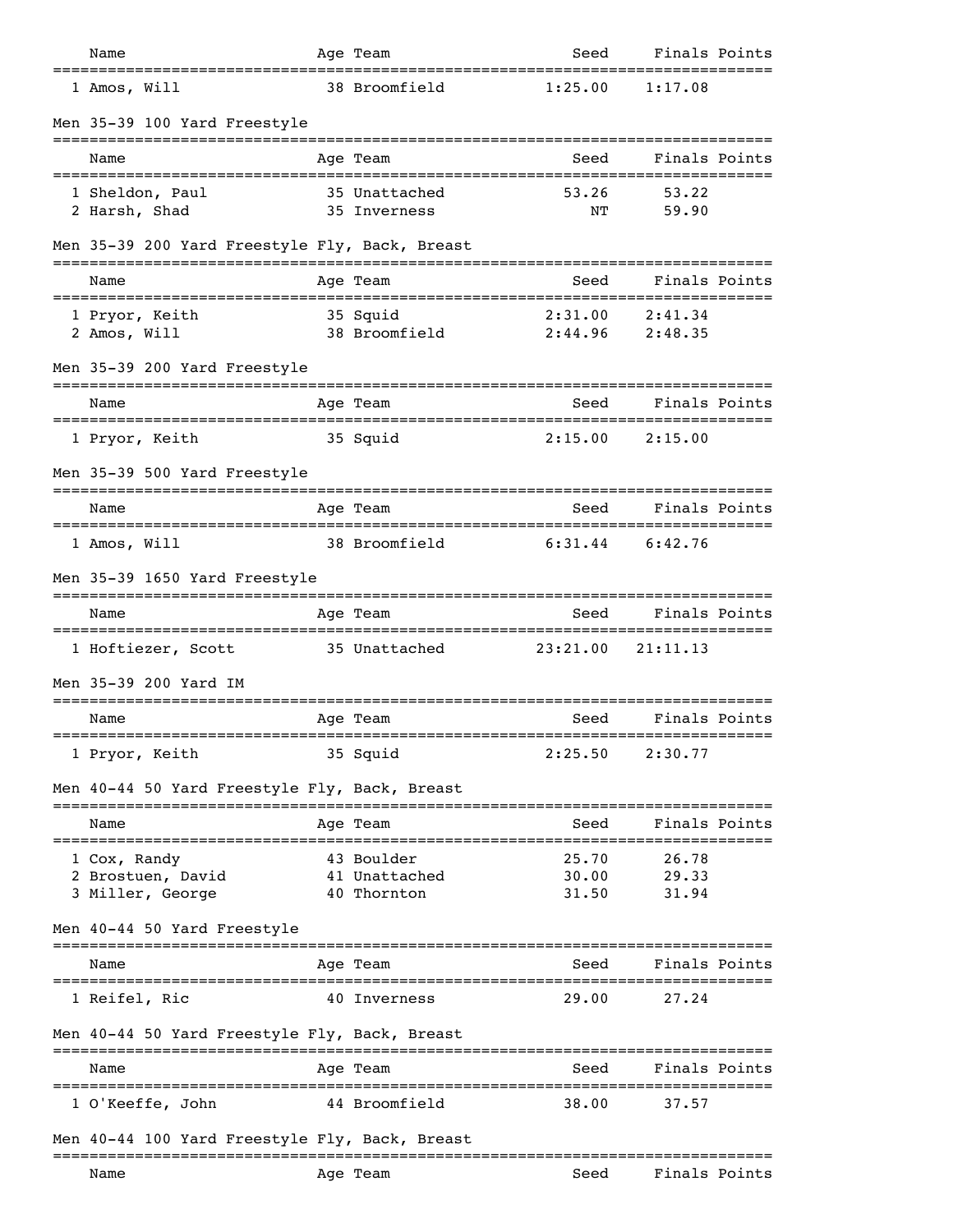| 1 Chaiyaroj, Pattanachai                       |       | 42 Squid                     | 1:00.00              | 1:01.01                  |               |
|------------------------------------------------|-------|------------------------------|----------------------|--------------------------|---------------|
| 2 Reifel, Ric                                  |       | 40 Inverness                 | 1:06.00              | 1:08.67                  |               |
| 3 Miller, George                               |       | 40 Thornton                  | 1:09.50              | 1:10.89                  |               |
| 4 Brostuen, David                              |       | 41 Unattached                | 1:10.50              | 1:11.81                  |               |
| 5 O'Keeffe, John                               |       | 44 Broomfield                | 1:24.50              | 1:25.24                  |               |
| 6 Ramirez, Alfonso                             |       | 44 Broomfield                | 1:30.00              | 1:31.50                  |               |
| Men 40-44 100 Yard Freestyle                   |       |                              |                      |                          |               |
| Name                                           |       | Aqe Team                     | Seed                 |                          | Finals Points |
| 1 Chaiyaroj, Pattanachai                       |       | 42 Squid                     | 51.05                | 51.70                    |               |
| 2 Cox, Randy                                   |       | 43 Boulder                   | 55.20                | 54.60                    |               |
| 3 Arnold, Daniel                               |       | 42 Csst                      | 59.10                | 1:00.22                  |               |
| 4 Fuller, David                                |       | 41 DU                        | 55.00                | 1:02.15                  |               |
| -- Reifel, Ric                                 |       | 40 Inverness                 | 1:00.00              | DO                       |               |
| Men 40-44 200 Yard Freestyle                   |       |                              |                      |                          |               |
| Name                                           |       | Age Team                     | Seed                 | Finals Points            |               |
| :===================<br>1 Fuller, David        |       | ===============<br>41 DU     | 2:02.00              | 2:03.17                  |               |
| 2 Arnold, Daniel                               |       | 42 Csst                      | 2:12.00              | 2:14.97                  |               |
| 3 Ramirez, Alfonso                             |       | 44 Broomfield                | 2:30.00              | 2:27.87                  |               |
| Men 40-44 200 Yard Freestyle Fly, Back, Breast |       |                              |                      |                          |               |
| Name                                           |       | Age Team                     | Seed                 | Finals Points            |               |
| -- Ramirez, Alfonso                            |       | 44 Broomfield                | 3:30.00              | DO                       |               |
| Men 40-44 500 Yard Freestyle                   |       |                              |                      |                          |               |
| Name                                           |       | Age Team                     | Seed                 |                          | Finals Points |
| 1 Fuller, David                                | 41 DU |                              | 5:20.00              | 6:07.83                  |               |
| 2 Arnold, Daniel                               |       | 42 Csst                      | 5:59.00              | 6:08.31                  |               |
| Men 40-44 1650 Yard Freestyle                  |       |                              |                      |                          |               |
| Name                                           |       | Age Team                     | Seed                 | Finals Points            |               |
| 1 Hunt, Richard                                |       | 44 Vortex                    | 23:00.00             | 21:53.29                 |               |
|                                                |       |                              |                      |                          |               |
| Men 40-44 100 Yard IM                          |       |                              |                      |                          |               |
| Name                                           |       | Age Team                     | Seed                 | Finals Points            |               |
| 1 Chaiyaroj, Pattanachai                       |       | 42 Squid                     | 59.50                | 1:00.48                  |               |
| 2 Miller, George                               |       | 40 Thornton                  | 1:07.00              | 1:06.61                  |               |
| 3 O'Keeffe, John                               |       | 44 Broomfield                | 1:21.00              | 1:17.92                  |               |
| Men 40-44 200 Yard IM                          |       |                              |                      |                          |               |
| Name                                           |       | Age Team                     | Seed                 | Finals Points            |               |
| 1 Cox, Randy                                   |       | 43 Boulder                   | 2:15.00              | 2:16.11                  |               |
| Men 45-49 50 Yard Freestyle Fly, Back, Breast  |       |                              |                      |                          |               |
| Name                                           |       | Age Team                     | Seed                 | Finals Points            |               |
| 1 Usman, Nassim                                |       | ==============<br>46 Boulder | ===========<br>29.50 | ===============<br>29.71 |               |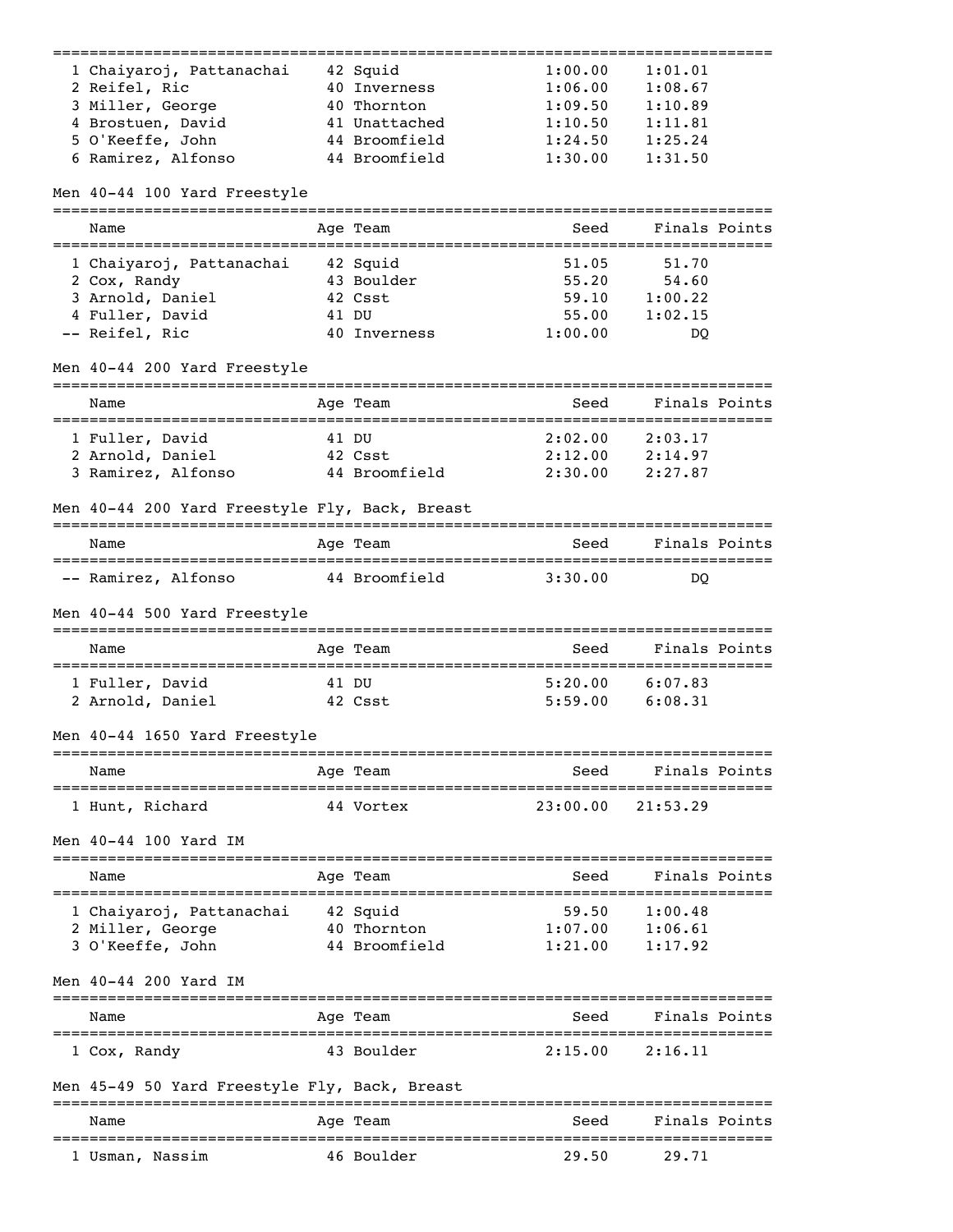| Men 45-49 50 Yard Freestyle                          |                                  |                     |               |  |
|------------------------------------------------------|----------------------------------|---------------------|---------------|--|
| Name                                                 | Age Team                         | ==========<br>Seed  | Finals Points |  |
| 1 Usman, Nassim<br>-- McHugh, Jerry                  | 46 Boulder<br>48 Denver Athletic | 29.00<br>29.00      | 27.69<br>DO   |  |
| Men 45-49 50 Yard Freestyle Fly, Back, Breast        |                                  |                     |               |  |
| Name                                                 | Age Team                         | Seed                | Finals Points |  |
| 1 Cattles, Steve                                     | 46 Greenley                      | 2:00.00             | 1:24.02       |  |
| Men 45-49 100 Yard Freestyle Fly, Back, Breast       |                                  |                     |               |  |
| Name                                                 | Age Team                         | Seed                | Finals Points |  |
| 1 Usman, Nassim                                      | 46 Boulder                       | 1:06.00             | 1:07.68       |  |
| 2 Johnston, Mark                                     | 45 Inverness                     | 1:15.00             | 1:10.45       |  |
| 3 Alvarado, Ray                                      | 48 Wheat Ridge                   | 1:20.00             | 1:21.88       |  |
| Men 45-49 100 Yard Freestyle                         |                                  |                     |               |  |
| Name                                                 | Age Team                         | Seed                | Finals Points |  |
| 1 Alvarado, Ray                                      | 48 Wheat Ridge                   | 1:10.00             | 1:04.44       |  |
| Men 45-49 200 Yard Freestyle                         |                                  |                     |               |  |
| Name                                                 | Age Team                         | Seed                | Finals Points |  |
| 1 Alvarado, Ray                                      | 48 Wheat Ridge                   | 2:30.00             | 2:29.38       |  |
| 2 Cattles, Steve                                     | 46 Greenley                      | 3:50.00             | 3:40.17       |  |
| -- McHugh, Jerry                                     | 48 Denver Athletic 2:25.00       |                     | DQ            |  |
| Men 45-49 200 Yard Freestyle Fly, Back, Breast       |                                  |                     |               |  |
| Name                                                 | Age Team                         | Seed                | Finals Points |  |
| ==================================<br>1 Louie, Jamie | 49 Csst                          | $2:35.00$ $2:34.00$ |               |  |
| Men 45-49 500 Yard Freestyle                         |                                  |                     |               |  |
| Name                                                 | Age Team                         | Seed                | Finals Points |  |
| 1 Johnston, Mark                                     | 45 Inverness                     | 5:50.00             | 5:47.07       |  |
| 2 Louie, Jamie                                       | 49 Csst                          | 6:50.00             | 7:10.80       |  |
| Men 45-49 100 Yard IM                                |                                  |                     |               |  |
| Name                                                 | Age Team                         | Seed                | Finals Points |  |
| 1 Johnston, Mark                                     | 45 Inverness                     | 1:02.50             | 1:01.41       |  |
| -- Cattles, Steve                                    | 46 Greenley                      | 2:42.00             | DQ            |  |
| -- McHugh, Jerry                                     | 48 Denver Athletic               | 1:24.00             | DQ            |  |
| Men 50-54 50 Yard Freestyle Fly, Back, Breast        |                                  |                     |               |  |
| Name                                                 | Age Team                         | Seed                | Finals Points |  |
| 1 Fischer, Chuck                                     | 54 DU                            | 32.50               | 34.11         |  |
| 2 Orendorff, Michael                                 | 54 Pueblo                        | 39.66               | 41.54         |  |
| -- Shopes, Marty                                     | 54 Highlands Ranch               | 32.00               | DO            |  |

Men 50-54 50 Yard Freestyle Fly, Back, Breast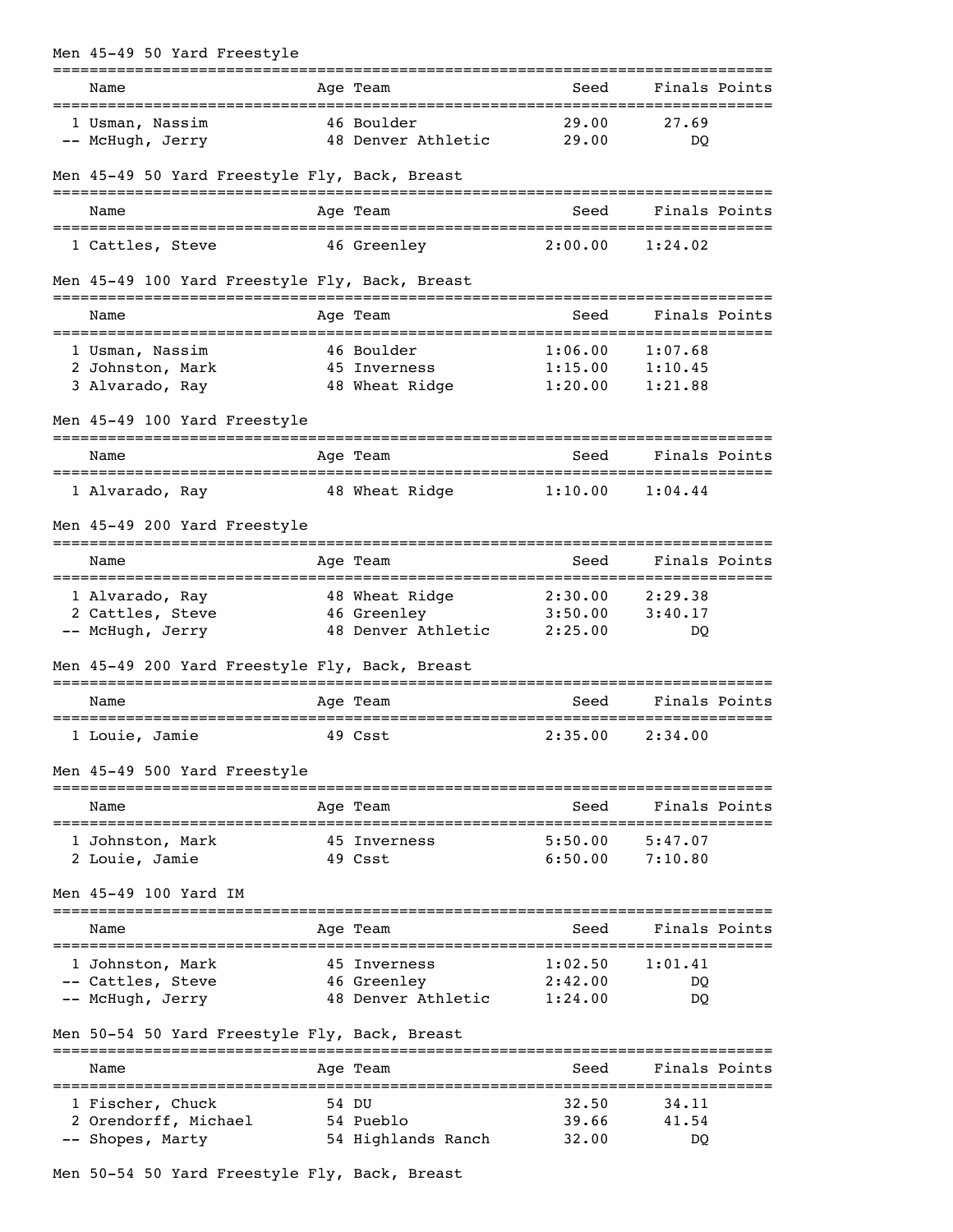| Name<br>====================================== |       | Age Team                   | Seed                                         | Finals Points              |  |
|------------------------------------------------|-------|----------------------------|----------------------------------------------|----------------------------|--|
| 1 Orendorff, Michael<br>-- Heins, Don          |       | 54 Pueblo<br>51 Broomfield | 33.60<br>37.00                               | 33.32<br><sub>DO</sub>     |  |
| Men 50-54 50 Yard Freestyle                    |       |                            |                                              |                            |  |
| Name                                           |       | Age Team                   | Seed                                         | Finals Points              |  |
| 1 Shopes, Marty                                |       | 54 Highlands Ranch         | 26.60                                        | 25.71                      |  |
| 2 Harper, Larry                                |       | 51 Highlands Ranch 29.00   |                                              | 27.32                      |  |
| Men 50-54 100 Yard Freestyle                   |       |                            | :=============                               |                            |  |
| Name<br>;================================      |       | Age Team                   | Seed                                         | Finals Points<br>--------- |  |
| 1 Shopes, Marty                                |       | 54 Highlands Ranch         | 32.00                                        | 59.14                      |  |
| 2 Harper, Larry                                |       | 51 Highlands Ranch         | 1:00.00                                      | 1:01.31                    |  |
| Men 50-54 100 Yard Freestyle Fly, Back, Breast |       |                            |                                              |                            |  |
| Name                                           |       | Age Team                   | Seed                                         | Finals Points              |  |
| 1 Harper, Larry                                |       | 51 Highlands Ranch         | 1:14.00                                      | 1:12.51                    |  |
| 2 Fischer, Chuck<br>3 Heins, Don               |       | 54 DU<br>51 Broomfield     | 1:11.00<br>1:30.00                           | 1:14.73<br>1:32.76         |  |
| Men 50-54 200 Yard Freestyle Fly, Back, Breast |       |                            |                                              |                            |  |
| Name                                           |       | Age Team                   | Seed                                         | Finals Points              |  |
| 1 Holum, Charles                               |       | 54 Denver Athletic         | 2:35.00                                      | 2:24.38                    |  |
| 2 Fischer, Chuck                               | 54 DU |                            | 2:22.00                                      | 2:32.91                    |  |
| Men 50-54 200 Yard Freestyle                   |       |                            |                                              |                            |  |
| Name<br>=====================================  |       | Age Team                   | Seed<br>:==========================          | Finals Points              |  |
| 1 Coombs, Dennis                               |       | 53 Pueblo                  | 2:55.00                                      | 2:45.21                    |  |
| Men 50-54 500 Yard Freestyle                   |       |                            |                                              |                            |  |
| Name                                           |       | Age Team                   | Seed                                         | Finals Points              |  |
| 1 Holum, Charles                               |       | 54 Denver Athletic         | 6:00.00                                      | 6:11.74                    |  |
| 2 Heins, Don<br>-- Coombs, Dennis              |       | 51 Broomfield<br>53 Pueblo | 10:00.01<br>7:30.00                          | 9:33.48<br>DO              |  |
| Men 50-54 1650 Yard Freestyle                  |       |                            |                                              |                            |  |
| Name                                           |       | Aqe Team                   | Seed                                         | Finals Points              |  |
| 1 Orendorff, Michael                           |       | 54 Pueblo                  | 24:00.00                                     | 23:46.78                   |  |
| 2 Coombs, Dennis                               |       | 53 Pueblo                  | 25:15.00                                     | 26:23.57                   |  |
| Men 50-54 3300 Yard Freestyle                  |       |                            |                                              |                            |  |
| Name                                           |       | Age Team                   | Seed                                         | Finals Points              |  |
| 1 McDonough, Jim                               |       | 50 Unattached              | 00:00.00                                     | 50:22.01                   |  |
| Men 50-54 100 Yard IM                          |       |                            |                                              |                            |  |
| Name                                           |       | --------------<br>Age Team | ____________________________________<br>Seed | Finals Points              |  |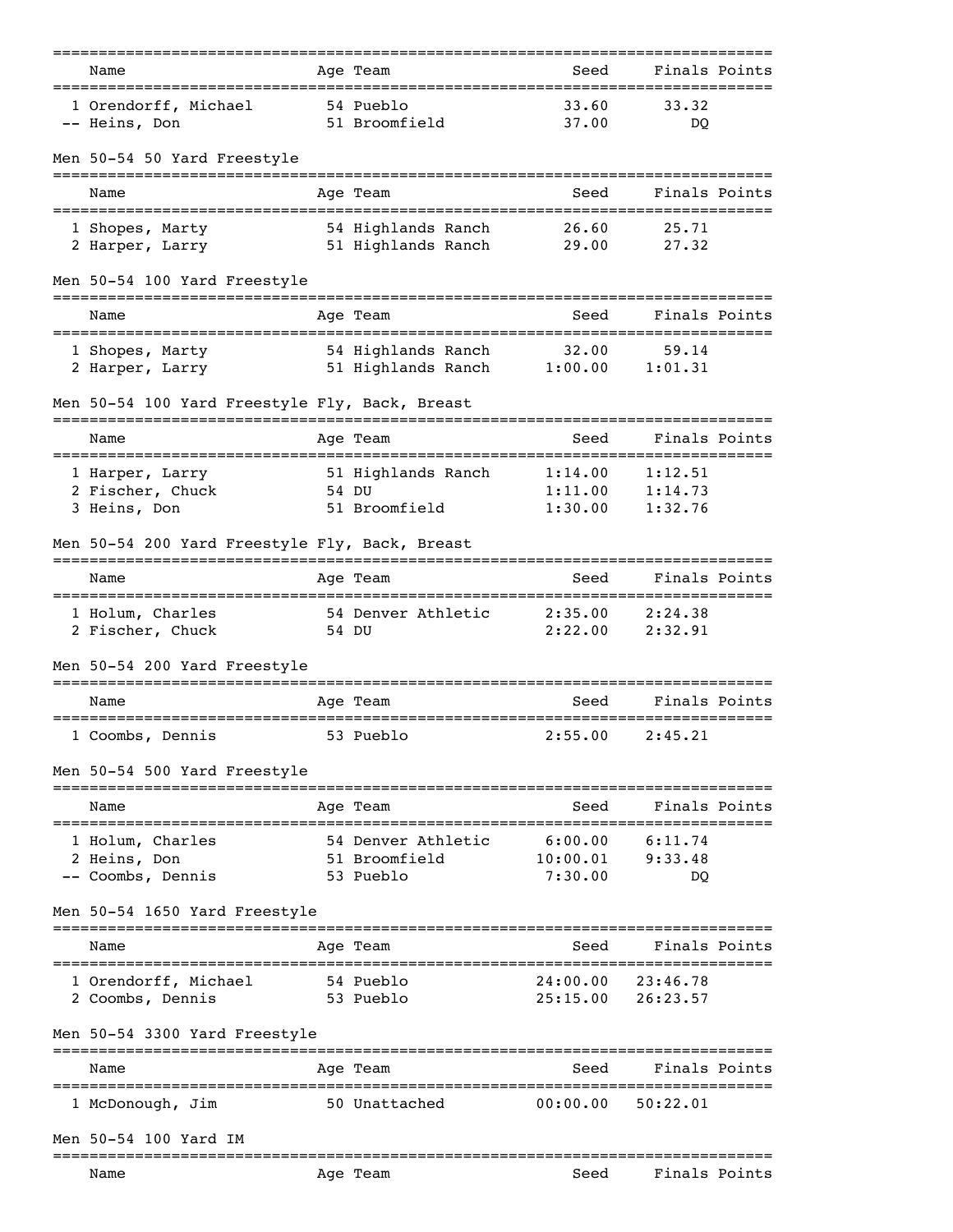| 1 Orendorff, Michael                           | 54 Pueblo               | 1:21.00                                   | 1:20.13              |  |
|------------------------------------------------|-------------------------|-------------------------------------------|----------------------|--|
| Men 55-59 50 Yard Freestyle Fly, Back, Breast  |                         |                                           |                      |  |
| Name                                           | Age Team                | Seed                                      | Finals Points        |  |
| 1 Carney, Kent                                 | 58 Ft. Collins          | 36.00                                     | 36.82                |  |
| Men 55-59 50 Yard Freestyle                    |                         |                                           |                      |  |
| Name                                           | Age Team                | Seed                                      | Finals Points        |  |
| 1 Carney, Kent                                 | 58 Ft. Collins          | 29.50                                     | 29.72                |  |
| Men 55-59 50 Yard Freestyle Fly, Back, Breast  | ---------               |                                           |                      |  |
| Name                                           | Age Team                | Seed                                      | Finals Points        |  |
| 1 Carney, Kent                                 | 58 Ft. Collins          | 33.00                                     | 33.50                |  |
| Men 55-59 100 Yard Freestyle                   |                         |                                           |                      |  |
| Name                                           | Age Team                | Seed                                      | Finals Points        |  |
| -- McCormick, Paul                             | 58 Boulder              | 57.20                                     | DO                   |  |
| Men 55-59 100 Yard Freestyle Fly, Back, Breast |                         |                                           |                      |  |
| Name                                           | Age Team                | Seed                                      | Finals Points        |  |
| 1 Townsend, Cecil                              | 58 Pueblo               | 1:22.90                                   | 1:21.67              |  |
| Men 55-59 200 Yard Freestyle                   |                         |                                           |                      |  |
| Name                                           | Age Team                | Seed                                      | Finals Points        |  |
| 1 Townsend, Cecil                              | 58 Pueblo               | 2:21.90                                   | 2:19.68              |  |
| -- McCormick, Paul                             | 58 Boulder              | 2:04.00                                   | DO                   |  |
| Men 55-59 500 Yard Freestyle                   |                         |                                           |                      |  |
| Name                                           | Age Team                | Seed                                      | Finals Points        |  |
| 1 Townsend, Cecil                              | 58 Pueblo               | 6:39.50                                   | 6:31.50              |  |
| Men 55-59 1650 Yard Freestyle                  |                         |                                           |                      |  |
| Name                                           | Age Team                | Seed                                      | Finals Points        |  |
| 1 Bryan, Todd                                  | 55 Boulder              | 18:00.00                                  | 18:11.18             |  |
| 2 McCormick, Paul<br>3 Townsend, Cecil         | 58 Boulder<br>58 Pueblo | 19:40.00<br>23:30.90                      | 19:49.41<br>23:16.62 |  |
| Men 60-64 50 Yard Freestyle                    |                         |                                           |                      |  |
| Name                                           |                         | =================================<br>Seed | Finals Points        |  |
|                                                | Age Team                |                                           |                      |  |
| 1 Abrahams, Rich                               | 60 Unattached           | 24.00                                     | 24.00                |  |
| Men 60-64 100 Yard Freestyle Fly, Back, Breast | ===========             |                                           |                      |  |
| Name                                           | Age Team                | Seed                                      | Finals Points        |  |
| 1 Burson, Bill                                 | 60 South Sub            | 1:20.00                                   | 1:22.17              |  |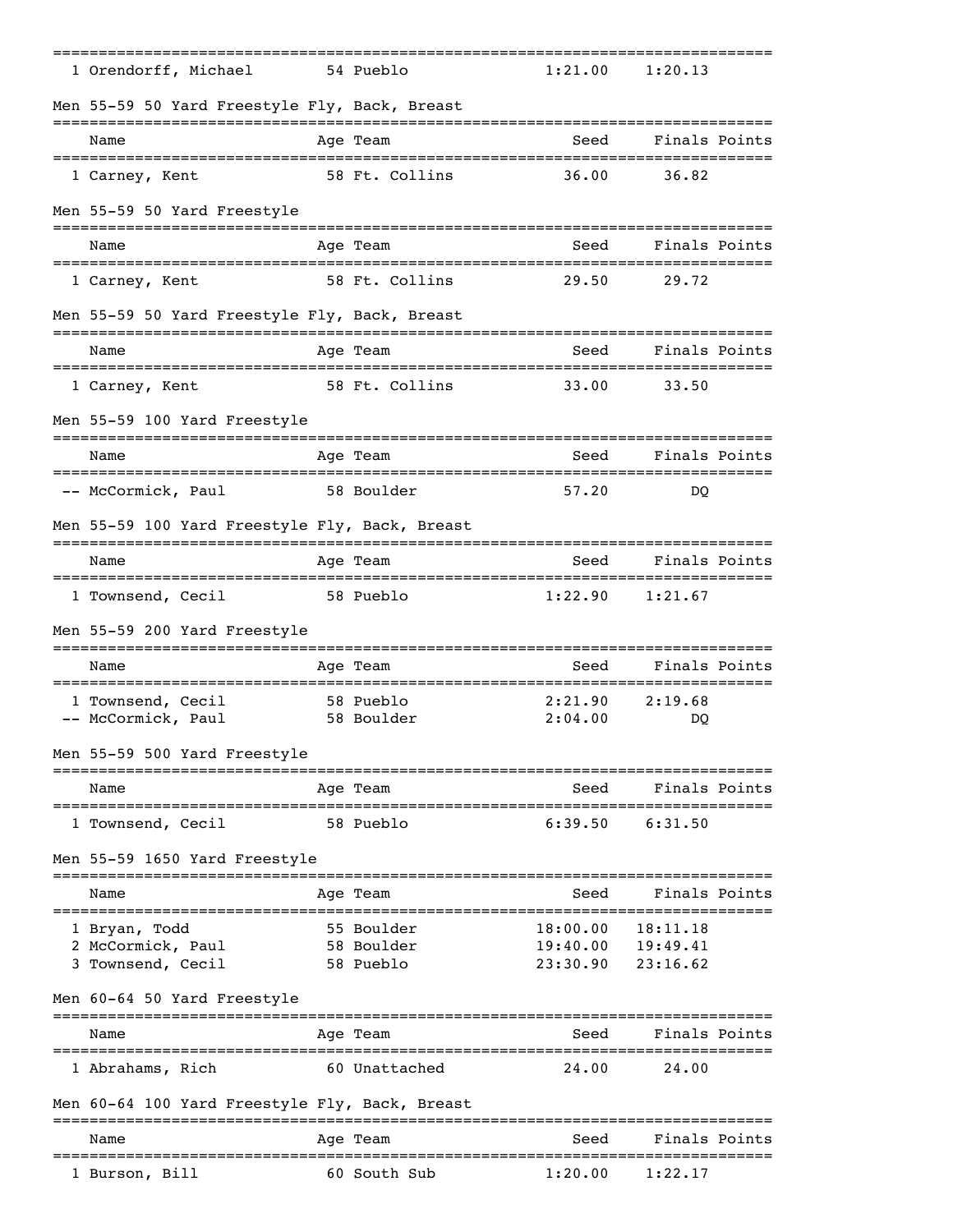| Men 60-64 100 Yard Freestyle                         |                                                    | ==============       |                                                |
|------------------------------------------------------|----------------------------------------------------|----------------------|------------------------------------------------|
| Name                                                 | Age Team                                           | Seed                 | Finals Points                                  |
| 1 Abrahams, Rich                                     | 60 Unattached                                      | 54.50                | 53.13                                          |
| Men 60-64 200 Yard Freestyle Fly, Back, Breast       |                                                    |                      |                                                |
| Name                                                 | Age Team                                           | Seed                 | Finals Points                                  |
| 1 Neuls, Allen<br>-- Dyck, Mel                       | 62 Unattached<br>64 Snow Mountain                  | 2:45.00<br>2:55.00   | 2:49.85<br>DO                                  |
| Men 60-64 200 Yard Freestyle                         |                                                    |                      |                                                |
| Name                                                 | Age Team                                           | Seed                 | Finals Points                                  |
| 1 Abrahams, Rich<br>2 Burson, Bill                   | 60 Unattached<br>60 South Sub                      | 2:14.00<br>2:18.00   | 2:06.55<br>2:22.50                             |
| Men 60-64 500 Yard Freestyle                         | --------                                           |                      |                                                |
| Name<br>===========================                  | Age Team<br>========================               | Seed                 | Finals Points<br>============================= |
| 1 Dyck, Mel<br>2 Burson, Bill                        | 64 Snow Mountain<br>60 South Sub                   | 7:00.00<br>6:20.00   | 6:31.96<br>6:35.93                             |
| Men 60-64 1650 Yard Freestyle                        |                                                    |                      |                                                |
| Name                                                 | Age Team                                           | Seed                 | Finals Points                                  |
| 1 Burson, Bill<br>2 Dyck, Mel<br>3 Chessnoe, Michael | 60 South Sub<br>64 Snow Mountain 25:00.00<br>64 DU | 22:40.00<br>25:19.00 | 22:47.30<br>23:31.06<br>25:53.53               |
| Men 60-64 100 Yard IM                                |                                                    |                      |                                                |
| Name                                                 | Age Team                                           | Seed                 | Finals Points                                  |
| 1 Dyck, Mel                                          | 64 Snow Mountain 1:20.00 1:22.72                   |                      |                                                |
| Men 65-69 50 Yard Freestyle Fly, Back, Breast        |                                                    |                      |                                                |
| Name                                                 | Age Team                                           | Seed                 | Finals Points                                  |
| 1 Reynolds, Bing<br>-- McCray, Dick                  | 65 Boulder<br>68 Boulder                           | 52.20<br>33.00       | 50.26<br>DO                                    |
| Men 65-69 50 Yard Freestyle                          |                                                    |                      |                                                |
| ------------------------------------<br>Name         | Age Team                                           | Seed                 | Finals Points                                  |
| 1 Plummer, Mark                                      | 69 Inverness                                       | 33.15                | 36.07                                          |
| Men 65-69 100 Yard Freestyle Fly, Back, Breast       |                                                    |                      |                                                |
| Name                                                 | Age Team                                           | Seed                 | Finals Points                                  |
| 1 Plummer, Mark<br>2 Reynolds, Bing                  | 69 Inverness<br>65 Boulder                         | 1:37.50<br>1:50.80   | 1:46.41<br>1:54.62                             |
| Men 65-69 100 Yard Freestyle                         |                                                    |                      |                                                |
|                                                      |                                                    |                      |                                                |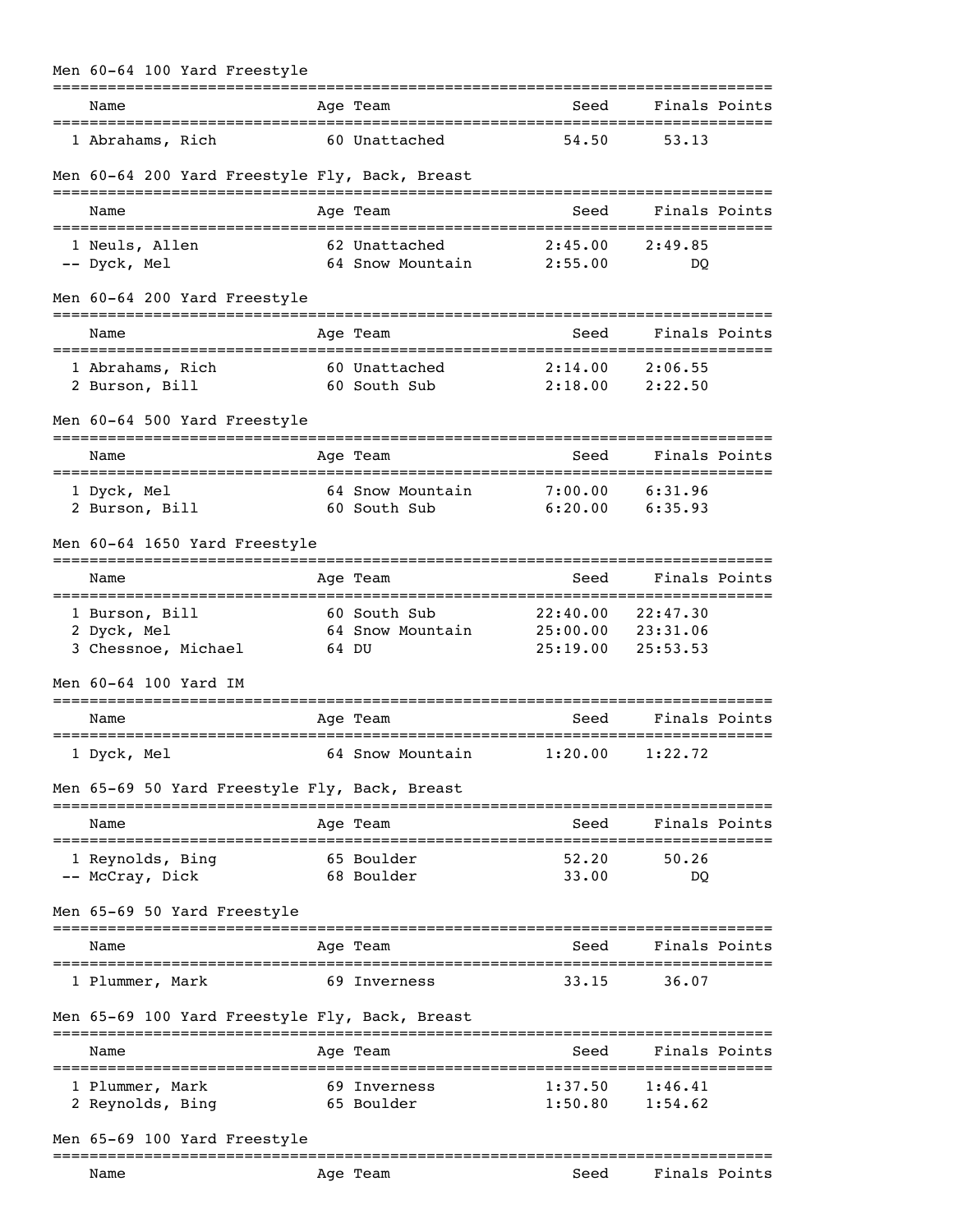| 1 Plummer, Mark<br>-- McCray, Dick                                                 | 69 Inverness<br>68 Boulder |                      | 1:13.75<br>1:07.00   | 1:20.94<br>DO                   |  |
|------------------------------------------------------------------------------------|----------------------------|----------------------|----------------------|---------------------------------|--|
| Men 65-69 200 Yard Freestyle                                                       |                            |                      |                      |                                 |  |
| Name                                                                               | Age Team                   |                      | Seed                 | Finals Points                   |  |
| -- McCray, Dick                                                                    | 68 Boulder                 |                      | 2:44.00              | DO                              |  |
| Men 65-69 200 Yard Freestyle Fly, Back, Breast                                     |                            |                      |                      |                                 |  |
| Name                                                                               | Age Team                   |                      | Seed                 | Finals Points                   |  |
| 1 Reynolds, Bing                                                                   | 65 Boulder                 |                      | 4:32.00              | 4:09.94                         |  |
| Men 65-69 1650 Yard Freestyle                                                      |                            |                      |                      |                                 |  |
| Name                                                                               | ==========<br>Age Team     |                      | Seed                 | Finals Points                   |  |
| 1 Plummer, Mark<br>2 Reynolds, Bing                                                | 69 Inverness<br>65 Boulder |                      | 29:40.15<br>35:10.00 | 31:11.35<br>36:01.46            |  |
| Men 70-74 50 Yard Freestyle Fly, Back, Breast                                      |                            |                      |                      |                                 |  |
| Name                                                                               | Age Team                   |                      | Seed                 | Finals Points                   |  |
| -- Patten, Bob                                                                     | 71 Denver Athletic         |                      | 39.00                | DO                              |  |
| Men 70-74 100 Yard Freestyle Fly, Back, Breast                                     |                            |                      |                      |                                 |  |
| Name                                                                               | Age Team                   |                      | Seed                 | Finals Points                   |  |
| 1 Patten, Bob                                                                      | 71 Denver Athletic         |                      | 1:22.20              | 1:27.08                         |  |
| Men 70-74 200 Yard Freestyle Fly, Back, Breast<br>================================ |                            | ===============      |                      |                                 |  |
| Name                                                                               | Age Team                   |                      | Seed                 | Finals Points                   |  |
| 1 Patten, Bob                                                                      | 71 Denver Athletic         |                      | 3:00.00              | 3:09.20                         |  |
| Men 80-84 50 Yard Freestyle                                                        |                            |                      |                      |                                 |  |
| Name                                                                               | Age Team                   |                      | Seed                 | Finals Points<br>============== |  |
| -- Truby, Jack                                                                     | 81 DU                      |                      | 35.60                | DQ                              |  |
| Men 80-84 100 Yard Freestyle Fly, Back, Breast                                     |                            |                      |                      |                                 |  |
| Name                                                                               | Age Team                   |                      | Seed                 | Finals Points                   |  |
| 1 Truby, Jack                                                                      | 81 DU                      |                      | 1:47.00              | 1:45.24                         |  |
| Men 80-84 200 Yard Freestyle                                                       |                            |                      |                      |                                 |  |
| Name                                                                               | Age Team                   |                      | Seed                 | Finals Points                   |  |
| 1 Truby, Jack                                                                      | 81 DU                      |                      | 3:36.00              | 3:29.60                         |  |
| Mixed 18+ 200 Yard Freestyle Relay                                                 |                            |                      |                      |                                 |  |
| Team                                                                               |                            |                      | Seed                 | Finals Points                   |  |
| 'A'<br>1 Broomfield Breakers<br>1) Amos, Will 38                                   |                            | 2) O'Keeffe, John 44 | 1:58.50              | 2:03.35                         |  |